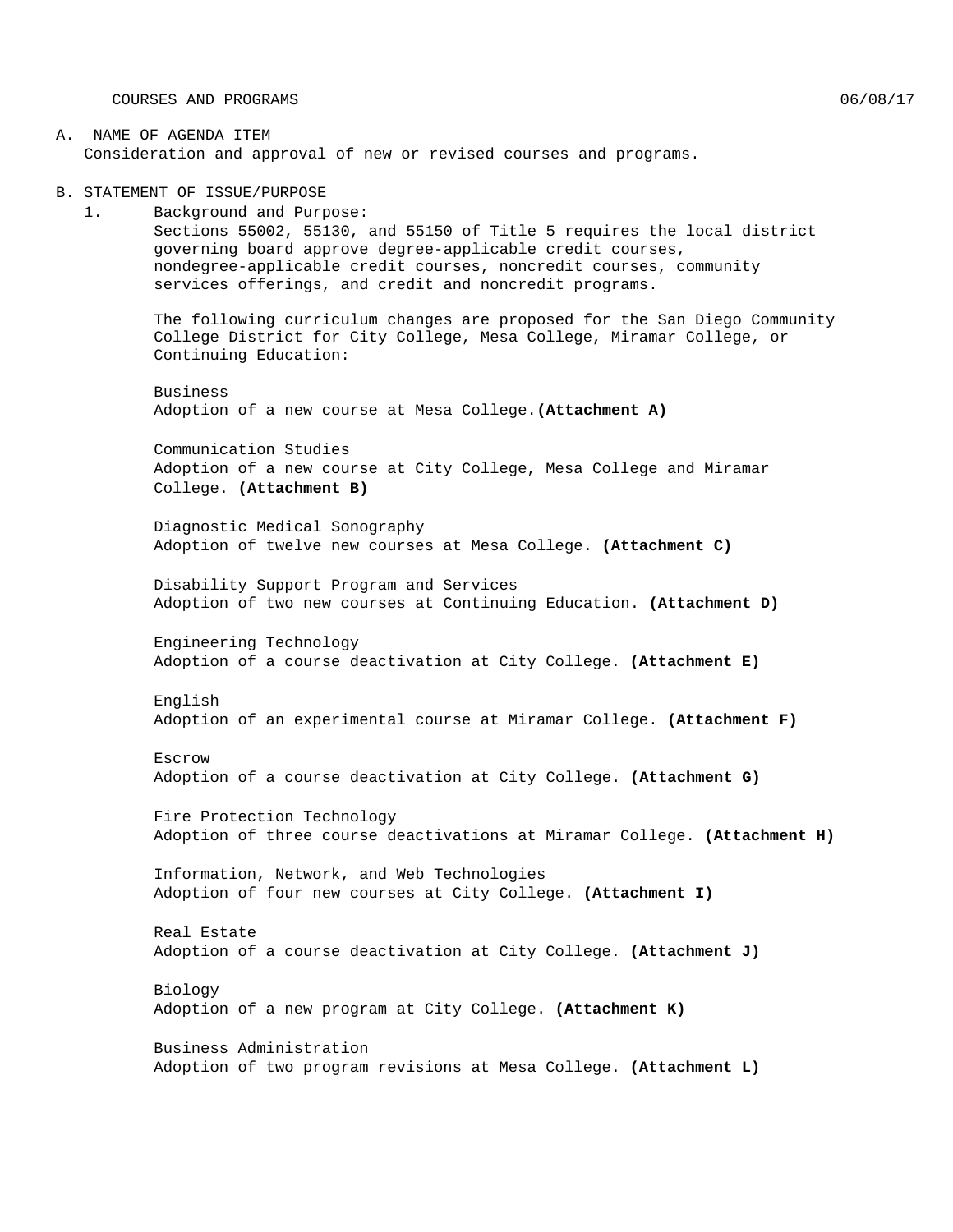Business Administration Adoption of two new programs at Mesa College. **(Attachment M)**

Business Studies Adoption of a program revision at City College. **(Attachment N)**

Computer Business Technology Adoption of a program revision at Mesa College. **(Attachment O)**

Digital Medical Sonography Adoption of two new programs at Mesa College. **(Attachment P)**

Electromechanical Engineering Technology Adoption of a program revision at City College. **(Attachment Q)**

Humanities Adoption of a new program at Mesa College. **(Attachment R)**

2. Cost and Funding: There is no additional cost to the District.

#### C. PROPOSAL

The Board of Trustees hereby grants authority to take the action outlined in Part A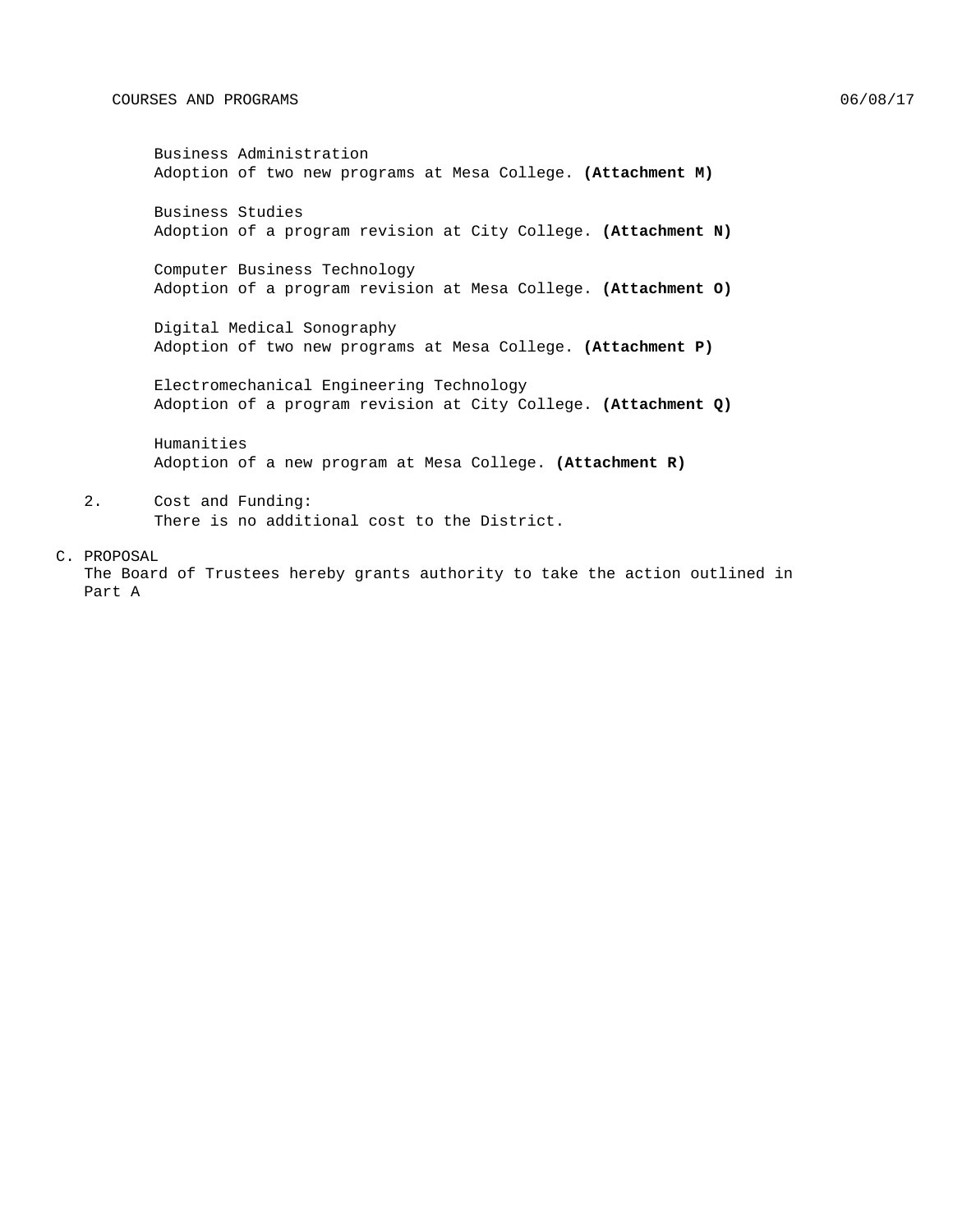Adoption of a new course at Mesa College.

Proposed new course at Mesa College:

#### **129 Introduction to Entrepreneurship 48 - 54 hours lecture, 3 units Grade Only**

*Advisory:* English 47A or English 48 and English 49, each with a grade of "C" or better, or equivalent or Assessment Skill Levels R5 and W5; Mathematics 38 with a grade of "C" or better, or equivalent or Assessment Skill Level M30.

Students in this course develop an understanding of the complex tasks faced by individuals engaged in entrepreneurial activities. Emphasis is placed on understanding and identifying the psychological traits and behaviors of the entrepreneurial mindset, the ideation process, feasibility planning, resource acquisition, pitching a business idea and the conceptual steps for launching a new business venture. This course is designed for all students interested in understanding entrepreneurship and how small businesses prepare to launch. (FT) Associate Degree Credit & transfer to CSU.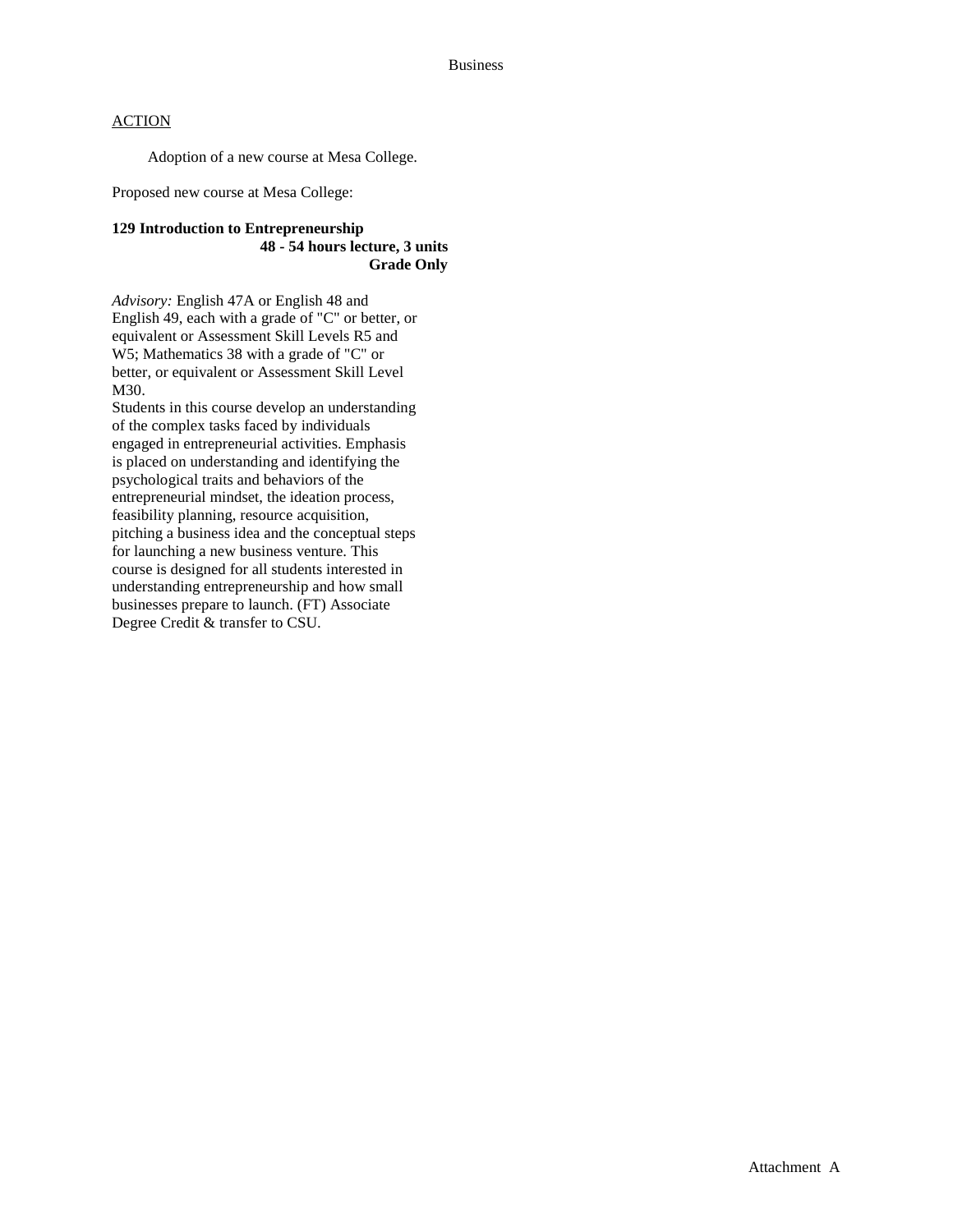Adoption of a new course at City College, Mesa College, and Miramar College.

Proposed new course at City College, Mesa College, and Miramar College:

#### **201 Communication and Community 48 - 54 hours lecture, 3 units Grade Only**

*Prerequisite:* Communication Studies 103 with a grade of "C" or better, or equivalent. *Advisory:* English 47A or English 48 and English 49, each with a grade of "C" or better, or equivalent or Assessment Skill Levels R5 and W5. This course is an overview of the academic discipline of Communication Studies, including its history, methods, processes, contexts, and fields of study. Other topics include basic models of communication, communication-related career fields, and health communication. This course is intended for Communication Studies majors or prospective majors. (FT) Associate Degree Credit & transfer to CSU.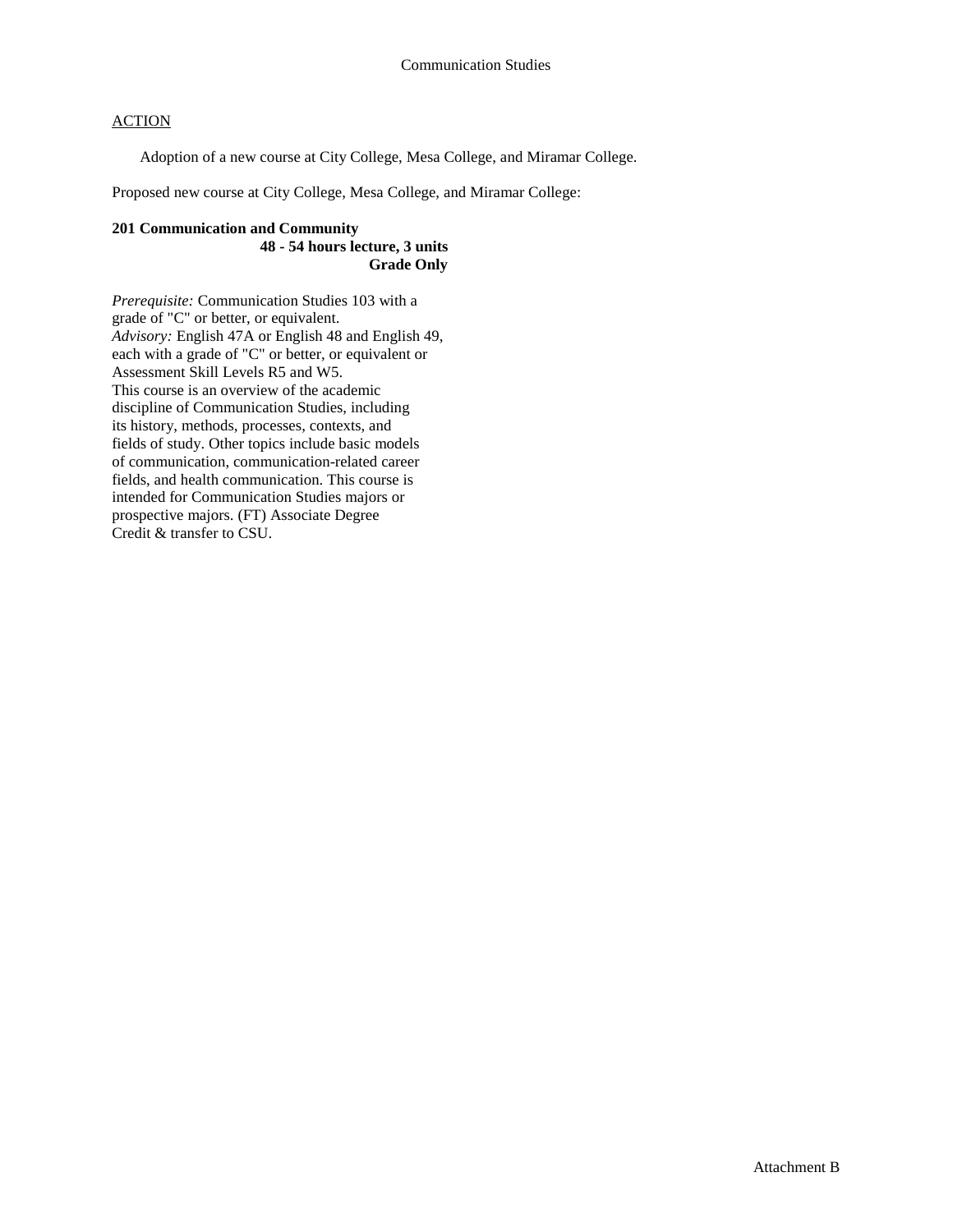Adoption of twelve new courses at Mesa College.

Proposed new courses at Mesa College:

#### **100 Sonography Physics and Instrumentation 40 - 45 hours lecture, 48 - 54 hours lab, 3.5 units Grade Only**

*Corequisite: Completion of or concurrent enrollment in* Diagnostic Medical Sonography 112 with a grade of "C" or better, or equivalent. *Limitation on Enrollment:* Special Admission must be admitted to program. This course studies the instrumentation and physical principles of acoustical physics, transducers, equipment design and application. This course is designed for students enrolled in the Diagnostic Medical Sonography Program. (FT) Associate Degree Credit & transfer to CSU.

#### **105 Quality Assurance and Quality Control in Sonography**

**32 - 36 hours lecture, 2 units Grade Only**

*Prerequisite:* Diagnostic Medical Sonography 100 with a grade of "C" or better, or equivalent. *Limitation on Enrollment:* Special Admission must be admitted to program. This course introduces the students to imaging artifacts: causes, troubleshooting and repair. Image critique for quality is also included. This course is designed for students enrolled in the Diagnostic Medical Sonography Program. (FT) Associate Degree Credit & transfer to CSU.

#### **112 Abdominal Sonography 40 - 45 hours lecture, 72 - 81 hours lab, 4 units Grade Only**

*Corequisite: Completion of or concurrent enrollment in* Diagnostic Medical Sonography 100 with a grade of "C" or better, or equivalent. *Limitation on Enrollment:* Special Admission must be admitted to program.

This course presents the anatomy, pathology and disease process of the abdominal structures. This course is designed for students enrolled in the Diagnostic Medical Sonography Program. (FT) Associate Degree Credit & transfer to CSU.

#### **120 Obstetrics and Gynecological Sonography 40 - 45 hours lecture, 72 - 81 hours lab, 4 units Grade Only**

*Corequisite: Completion of or concurrent enrollment in* Diagnostic Medical Sonography 100 with a grade of "C" or better, or equivalent, *Limitation on Enrollment:* Special Admission must be admitted to program. This course studies the female reproductive system, including the non-gravid pelvis along with the gravid pelvis. Topics include fetal gestational age, fetal anatomy, pathology, laboratory tests, and scanning protocols. This course is designed for students enrolled in the Diagnostic Medical Sonography Program. (FT) Associate Degree Credit & transfer to CSU.

#### **130 Sonography of Small Parts and Pathological Conditions**

**32 - 36 hours lecture, 72 - 81 hours lab, 3.5 units Grade Only**

*Corequisite: Completion of or concurrent enrollment in* Diagnostic Medical Sonography 100 with a grade of "C" or better, or equivalent. *Limitation on Enrollment:* Special Admission must be admitted to program. This course presents image characteristics of pathological conditions of small parts. Diseases of the liver, pancreas, kidneys, adrenals, lymph nodes, thyroid, testis, neonatal head and hips, and breast that use Doppler technology are also introduced. This course is designed for students enrolled in the Diagnostic Medical Sonography Program. (FT) Associate Degree Credit & transfer to CSU.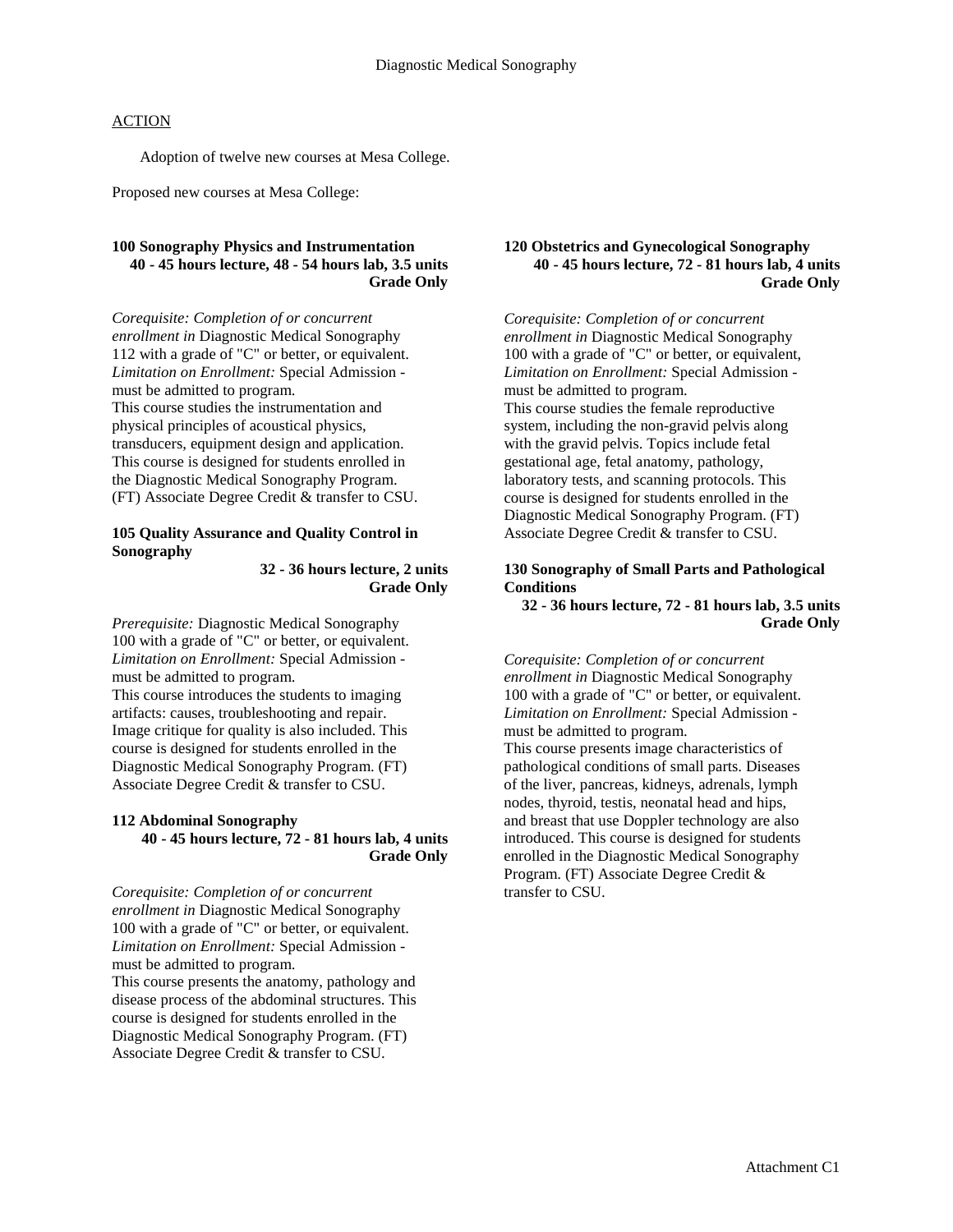#### **140 Introduction to Vascular Sonography 32 - 36 hours lecture, 48 - 54 hours lab, 3 units Grade Only**

*Corequisite: Completion of or concurrent enrollment in* Diagnostic Medical Sonography 100 with a grade of "C" or better, or equivalent. *Limitation on Enrollment:* Special Admission must be admitted to program. This course is an introduction to vascular ultrasound of the upper and lower extremities including Doppler principles and instrumentation. This course is designed for students enrolled in the Diagnostic Medical Sonography Program. (FT Not Required) Associate Degree Credit & transfer to CSU.

#### **145 Advanced Vascular Ultrasound 32 - 36 hours lecture, 48 - 54 hours lab, 3 units Grade Only**

*Prerequisite:* Diagnostic Medical Sonography 140 with a grade of "C" or better, or equivalent. *Limitation on Enrollment:* Special Admission must be admitted to program. This course covers the arterial testing of the body: neck, chest, abdomen, pelvis, upper and lower extremities. This course is designed for students enrolled in the Diagnostic Medical Sonography Program. (FT Not Required) Associate Degree Credit & transfer to CSU.

#### **205 Sonography Overview**

### **32 - 36 hours lecture, 2 units Grade Only**

*Prerequisite:* Diagnostic Medical Sonography 100 with a grade of "C" or better, or equivalent. *Limitation on Enrollment:* Special Admission must be admitted to program.

This course combines skills obtained in the clinical environment along with the didactic information to ensure success in the workforce. The course focuses on the technical aspects of scanning, abdomen, small parts, OB/GYN and physics to ensure success on the national examinations. This course is designed for students enrolled in the Diagnostic Medical Sonography Program. (FT) Associate Degree Credit & transfer to CSU.

#### **220 Directed Clinical Practice I 338 - hours other, 4.5 units Grade Only**

*Corequisite: Completion of or concurrent enrollment in* Diagnostic Medical Sonography 112 with a grade of "C" or better, or equivalent.

*Limitation on Enrollment:* Special Admission - must be admitted to program.

This course is designed for students enrolled in the Diagnostic Medical Sonography Program. This course is to introduce the student to the clinical environment. The will be exposed to patient flow, observations of procedures and protocols along with facilities policies and procedures. (FT) Associate Degree Credit & transfer to CSU.

#### **225 Directed Clinical Practice II 525 - hours other, 7 units Grade Only**

*Prerequisite:* Diagnostic Medical Sonography 220 with a grade of "C" or better, or equivalent. *Limitation on Enrollment:* Special Admission - must be admitted to program.

This course is designed for students enrolled in the Diagnostic Medical Sonography Program. This course takes place in the hospital or clinical setting. Students will be exposed to scanning protocols of the breast, thyroid, scrotum and vascular imaging. Students will demonstrate competency in scanning small parts per facilities protocols utilizing ultrasound equipment. (FT) Associate Degree Credit & transfer to CSU.

#### **230 Directed Clinical Practice III 144 - hours other, 2 units Grade Only**

*Prerequisite:* Diagnostic Medical Sonography 225 with a grade of "C" or better, or equivalent. *Limitation on Enrollment:* Special Admission - must be admitted to program.

This course is designed for students enrolled in the Diagnostic Medical Sonography Program. Intermediate clinical experience. This course will study sonography exams of the female pelvis and fetal imaging. A variety of dynamic imaging using equipment identifying pathological conditions. (FT) Associate Degree Credit & transfer to CSU.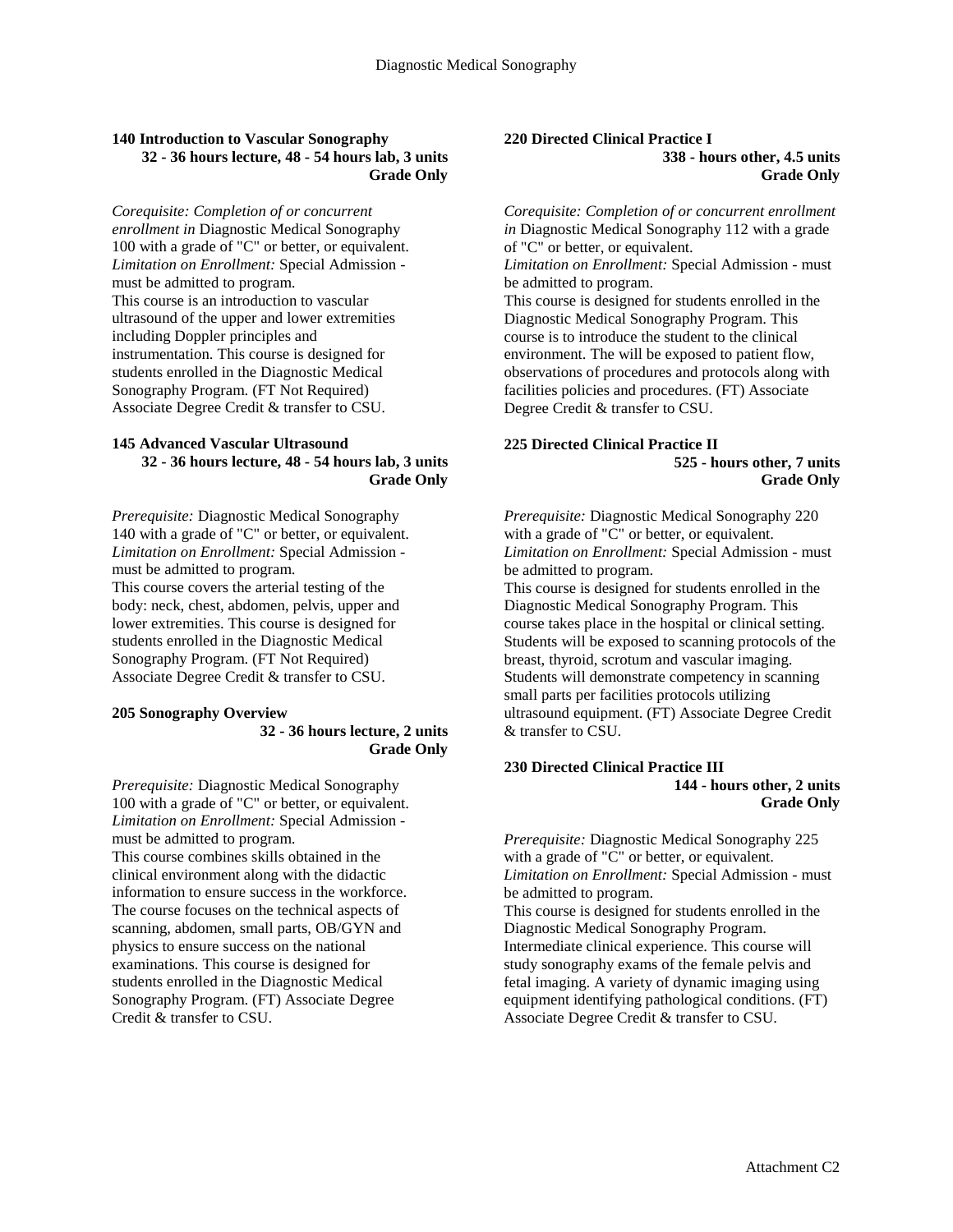#### **235 Directed Clinical Practice IV 525 - hours other, 7 units Grade Only**

*Prerequisite:* Diagnostic Medical Sonography 230 with a grade of "C" or better, or equivalent. *Limitation on Enrollment:* Special Admission - must be admitted to program.

This course is designed for student enrolled in the Diagnostic Medical Sonography Program. Advanced scanning techniques includes clinical experience in the ultrasound department. Advance recognition of disease process, pathology, scanning protocols and ability to perform procedures under indirect supervision is included in the course. (FT) Associate Degree Credit & transfer to CSU.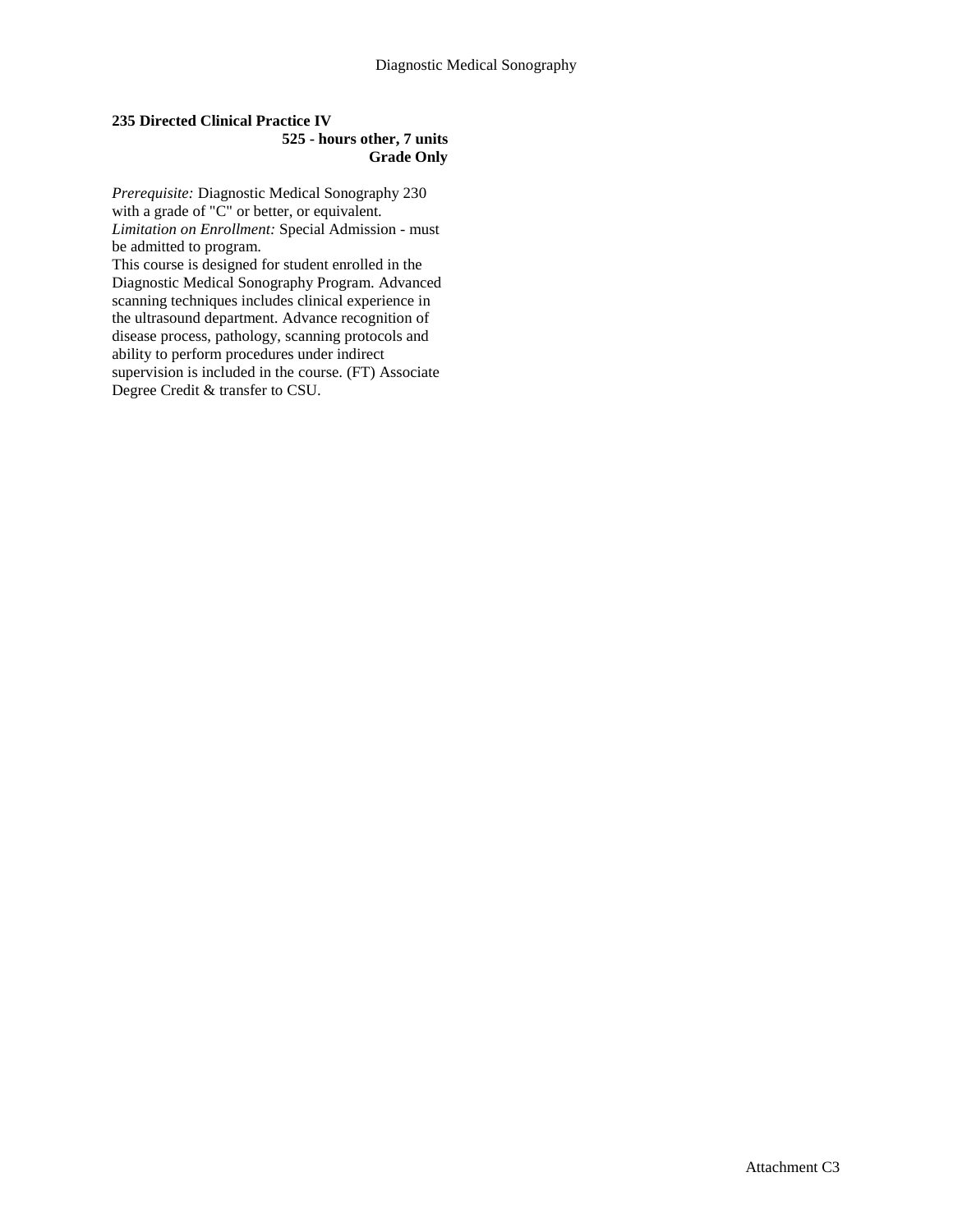Adoption of two new courses at Continuing Education.

Proposed new courses at Continuing Education:

#### **625D COMMUNICATION ON THE JOB**

This course is designed for students with disabilities who want to learn how to improve communication skills that relate to employment. This course will include activities to enhance written and verbal communication skills including electronic communication, workplace behavior, and working with managers and supervisors. The course will also cover interview skills, interacting with peers and coworkers, and seeking assistance on the job. (FT)

#### **642D LIFE MANAGEMENT/CAREER PREP**

This course is designed for students with disabilities to promote independence by teaching career and life planning, and setting short and long term goals. Topics include personal development and characteristics for work, job search strategies and techniques, identifying community resources, and developing a career and life action plan. (FT)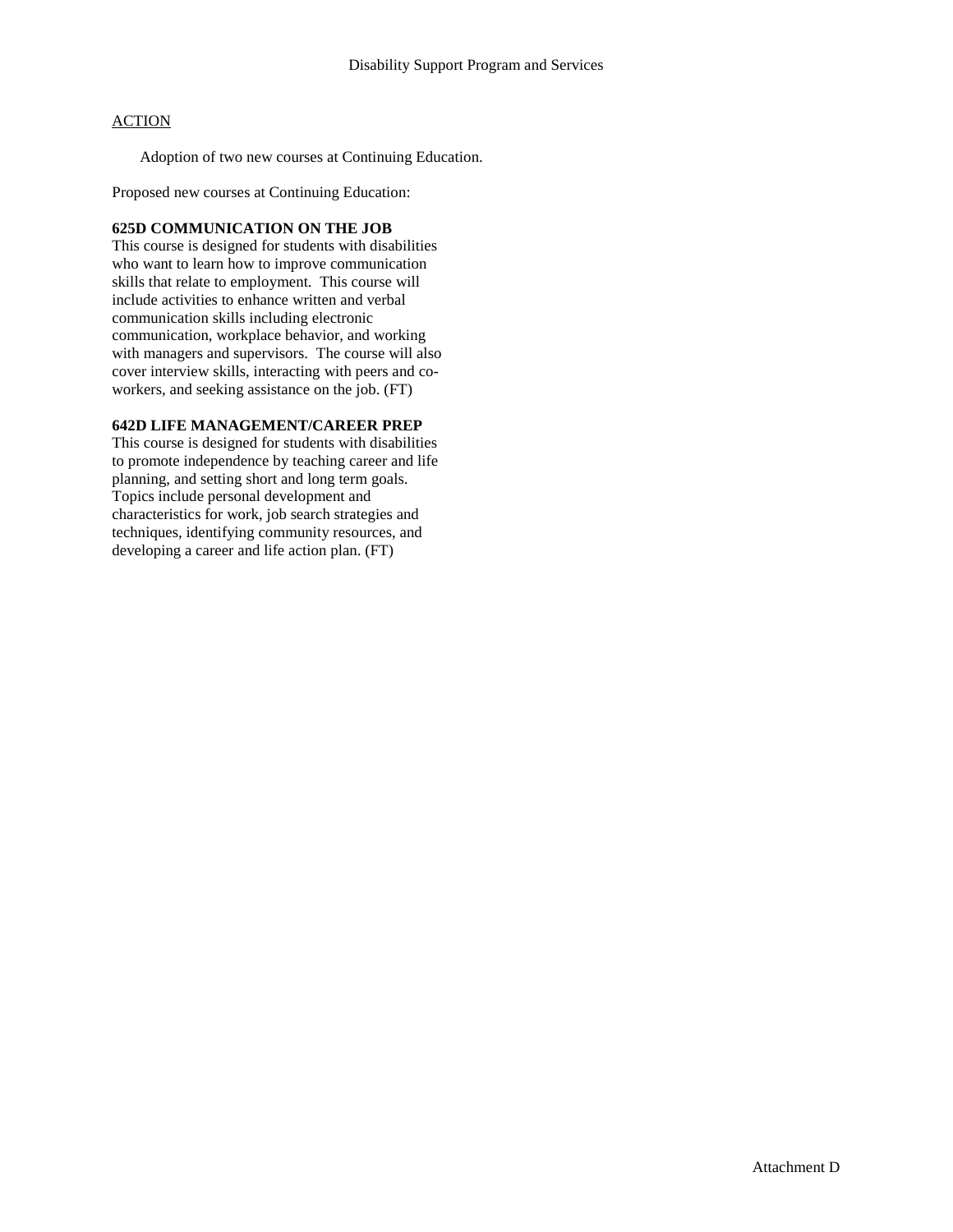Adoption of a course deactivation at City College.

Proposed course deactivation at City College:

#### **225 Product Development**

**32 - 36 hours lecture, 48 - 54 hours lab, 3 units Grade Only**

*Prerequisite:* Engineering 152 with a grade of "C" or better, or equivalent.

*Corequisite: Completion of or concurrent enrollment in* Engineering Technology 200 and Technical Writing 101, each with a grade of "C" or better, or equivalent.

This is a Capstone course intended for students enrolled in their last semester of an Engineering Technology major. Students combine skills from prior coursework and from this course to take a design from conception to full production (or a portion thereof) using such elements such as Gantt planning, Electronic and Mechanical analysis as necessary. (FT) Associate Degree Credit & transfer to CSU.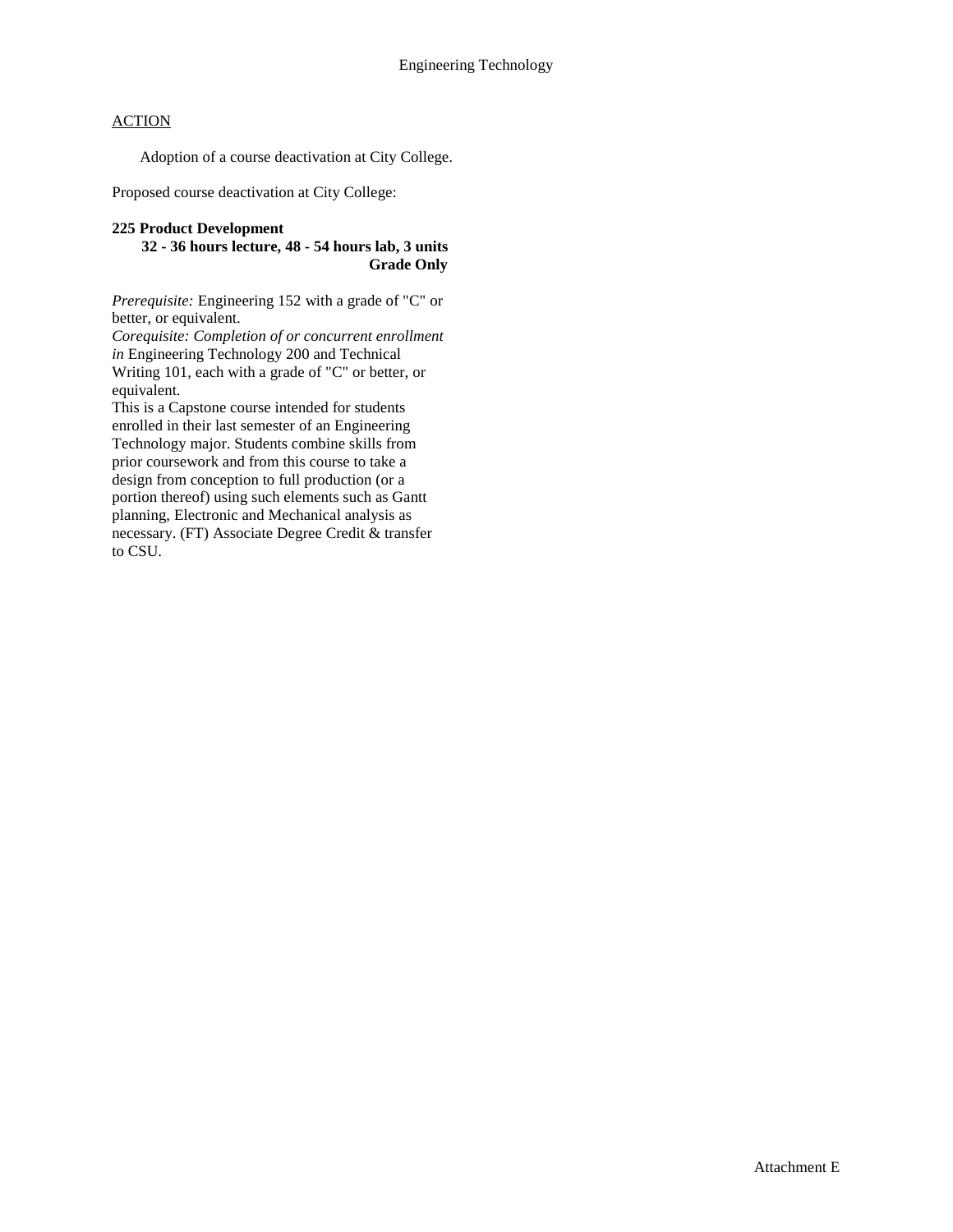Adoption of an experimental course at Miramar College.

Proposed experimental course at Miramar College:

#### **265C Accelerated English**

**32 - 36 hours lecture, 2 units Pass/No Pass**

*Prerequisite:* English 42 and English 43, each with a grade of "C" or better, or equivalent or Assessment Skill Levels R4 and W4.

This course is designed for students who are eligible for English 48 and 49 but desire to concurrently enroll in English 101: Reading and Composition. It offers additional academic support to prepare students to read and write successfully at the transfer level. (FT) Not applicable to the Associate Degree.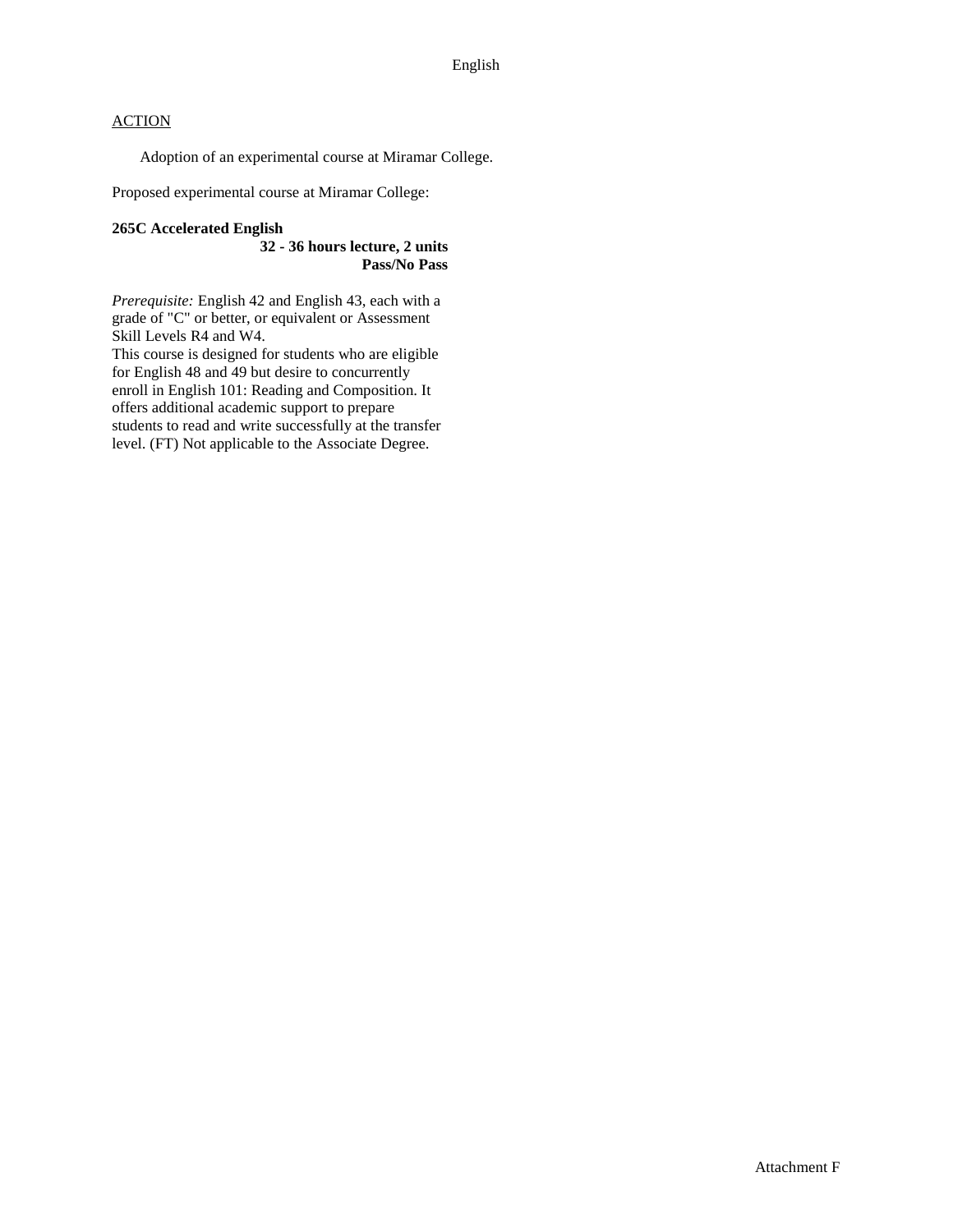Adoption of a course deactivation at City College.

Proposed course deactivation at City College:

#### **101 Escrow Procedures – Beginning 48 - 54 hours lecture, 3 units Grade Only**

This course covers methods and techniques of escrow procedure for various types of real estate transactions, including the legal and ethical responsibilities of persons engaged in escrow work. Some of the topics included are types of escrow, preparation of documents, terminology, phraseology, title and escrow procedures, and the method of adjusting taxes, rents, and other charges. (FT) Associate Degree Credit & transfer to CSU.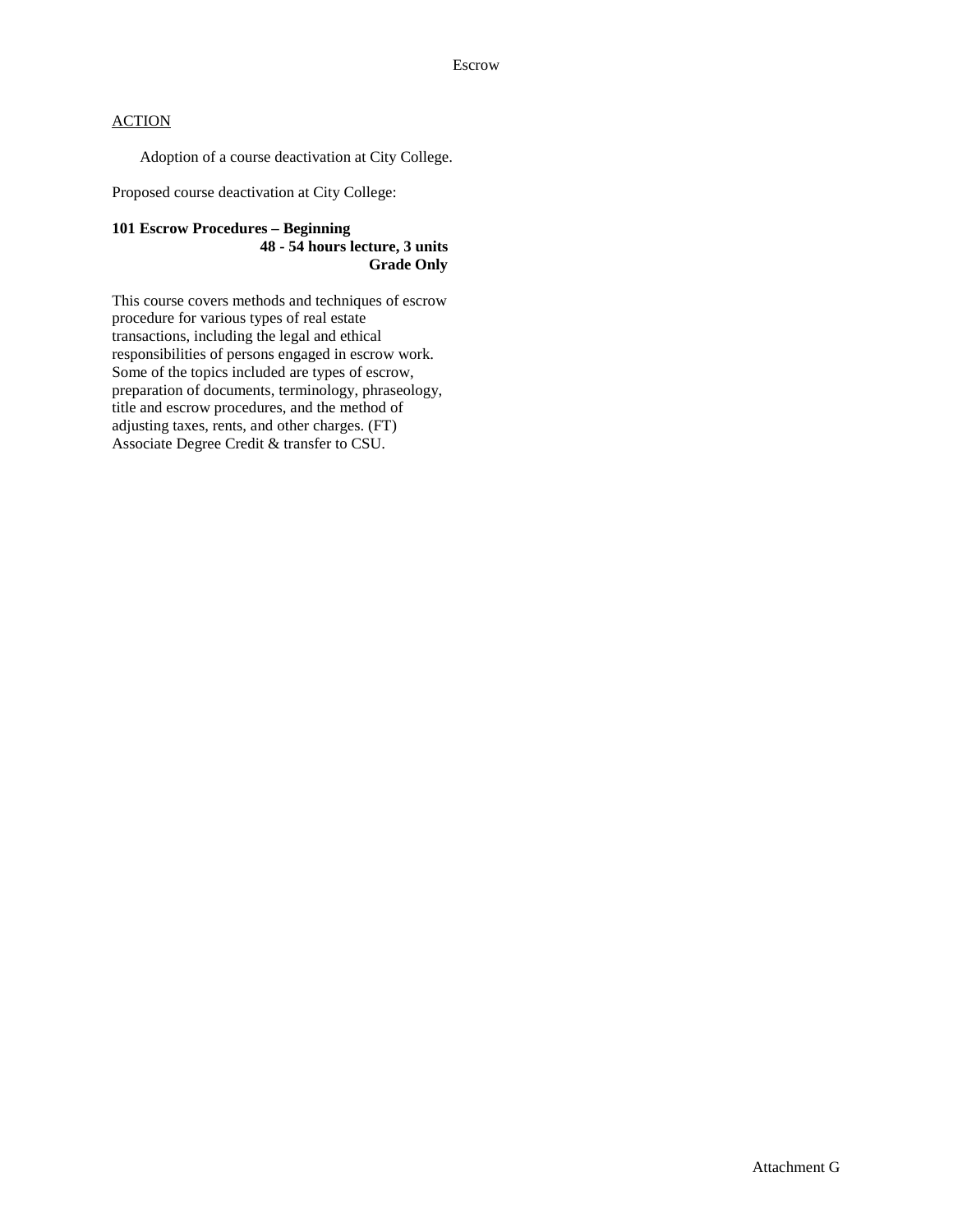Adoption of three course deactivations at Miramar College.

Proposed course deactivations at Miramar College:

#### **320A Command 1A**

#### **8 - 10 hours lecture, 24 - 30 hours lab, 1 units Grade Only**

*Advisory:* English 47A or English 48 and English 49, each with a grade of "C" or better, or equivalent or Assessment Skill Levels R5 and W5. *Limitation on Enrollment:* This course is not open to students with previous credit for Fire Technology 222A, Fire Protection Technology 200A or Fire Protection Technology 222A. This course provides the fire company officer with information and experience in command and control techniques used at the scene of a structure fire emergency. It provides an in-depth analysis of the principles of fire control including utilization of personnel and equipment, fire problem pre-planning, and the use of extinguishing agents on the fire ground. Other topics include the principles of command; command safety and the risk management process; and post-incident actions. This course is intended for practicing firefighters and others interested in firefighting command and control. (FT) Associate Degree Credit only and not Transferable.

#### **320B Fire Command 1B 8 - 10 hours lecture, 24 - 30 hours lab, 1 units Grade Only**

*Advisory:* English 47A or English 48 and English 49, each with a grade of "C" or better, or equivalent or Assessment Skill Levels R5 and W5.

*Limitation on Enrollment:* This course is not open to students with previous credit for Fire Technology 222B, Fire Protection Technology 200B or Fire Protection Technology 222B.

This course provides an in-depth analysis of the tactics, strategies, and scene management principles for multi-casualty incidents, hazardous materials incidents, and wildland fires. Topics include multicasualty triage; hazardous materials identification; toxicology; offensive and defensive wildland fire fighting strategies; and wildland fire safety. This course is intended for practicing firefighters or others interested in fire fighting command and control. (FT) Associate Degree Credit only and not Transferable.

#### **320C Command 1C 8 - 10 hours lecture, 24 - 30 hours lab, 1 units Grade Only**

*Advisory:* English 47A or English 48 and English 49, each with a grade of "C" or better, or equivalent or Assessment Skill Levels R5 and W5; Mathematics 38 with a grade of "C" or better, or equivalent or Assessment Skill Level M30. *Limitation on Enrollment:* This course is not open to students with previous credit for Fire Protection Technology 200C. This course introduces fire company officers to the wildland urban interface (WUI) fire fighting environment. Topics include the WUI environment; fire behavior forecasting; and WUI operation principles; safety and survival; and incident operations. This course is intended for practicing firefighters or others interested in fire fighting command and control. (FT) Associate Degree Credit only and not Transferable.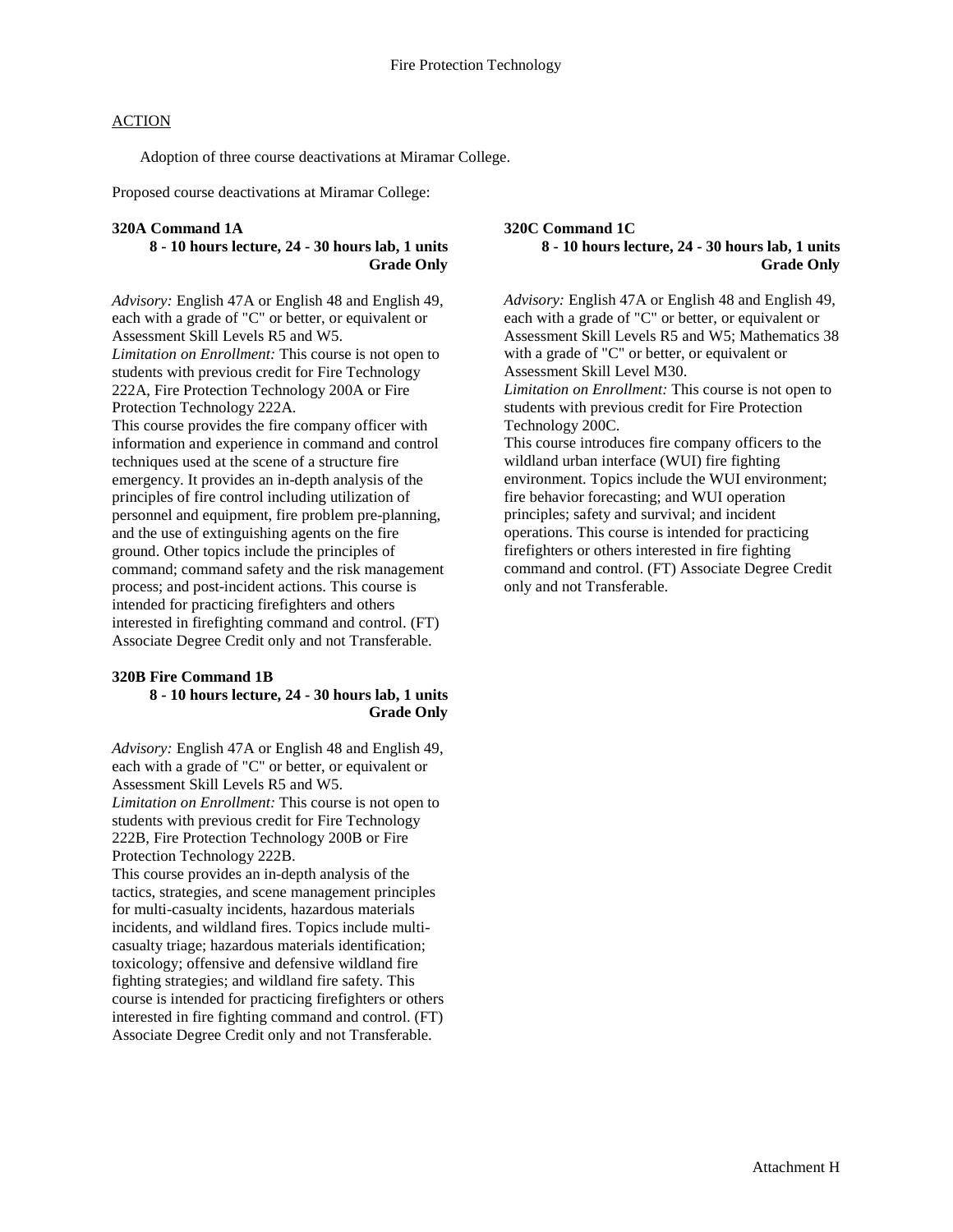Adoption of four new courses at City College.

Proposed new courses at City College:

#### **101 Introduction to Information Security 48 - 54 hours lecture, 3 units Grade Only**

*Advisory:* English for Speakers of Other Languages 45 or English 47A or English 48 and English 49, each with a grade of "C" or better, or equivalent or Assessment Skill Levels R5 and W5. This course is an introduction to a variety of information and cyber security topics. Emphasis is placed on foundational technical concepts as well as managerial and policy roles. Topics include the foundations of information security; legal, ethical and professional issues of security and privacy; threat and vulnerability assessment; security risk management; roles and responsibilities of personnel; introductory cryptography; security considerations in system support; and access controls and maintenance for securing information assets. This course is designed for students interested in information and technology assets, and a general awareness of security issues in these systems. (FT) Associate Degree Credit & transfer to CSU.

#### **111 Windows Desktop Professional 24 - 27 hours lecture, 72 - 81 hours lab, 3 units Grade Only**

*Advisory:* English for Speakers of Other Languages 45 or English 47A or English 48 and English 49, each with a grade of "C" or better, or equivalent or Assessment Skill Levels R5 and W5.

This course is an in-depth study of installation and configuration methodologies of a current Windows desktop operating system. Emphasis is placed on the various methods of local installation, configuration of core local services, and general management and maintenance of a Windows client operating system. Topics include building solid identities; protection of content (data loss protection); mobile device management and policy; virtualization with Hyper-V; and application management using the company portal and Windows Store. This course is designed for students who plan to take the Microsoft Certified Solutions Associate (MCSA) exams 70-697 and 70- 698. (FT) Associate Degree Credit & transfer to CSU.

#### **112 Windows Server Professional 24 - 27 hours lecture, 72 - 81 hours lab, 3 units Grade Only**

*Advisory:* English for Speakers of Other Languages 45 or English 47A or English 48 and English 49, each with a grade of "C" or better, or equivalent or Assessment Skill Levels R5 and W5. This course is an in-depth study of the Windows Server environment. Emphasis is placed on the various roles the Windows Server operating system fills in an enterprise environment. Topics include the installation and configuration of server roles; implementing Active Directory Domain Services (AD DS); mobile device management and policy; virtualization with Hyper-V; backup and storage solutions; and various computational features and functionalities of Windows Server operating system. This course is designed for students who plan to take the Microsoft Certified Solutions Associate (MCSA) exams 70-740, 70-741, and 70-742. (FT) Associate Degree Credit & transfer to CSU.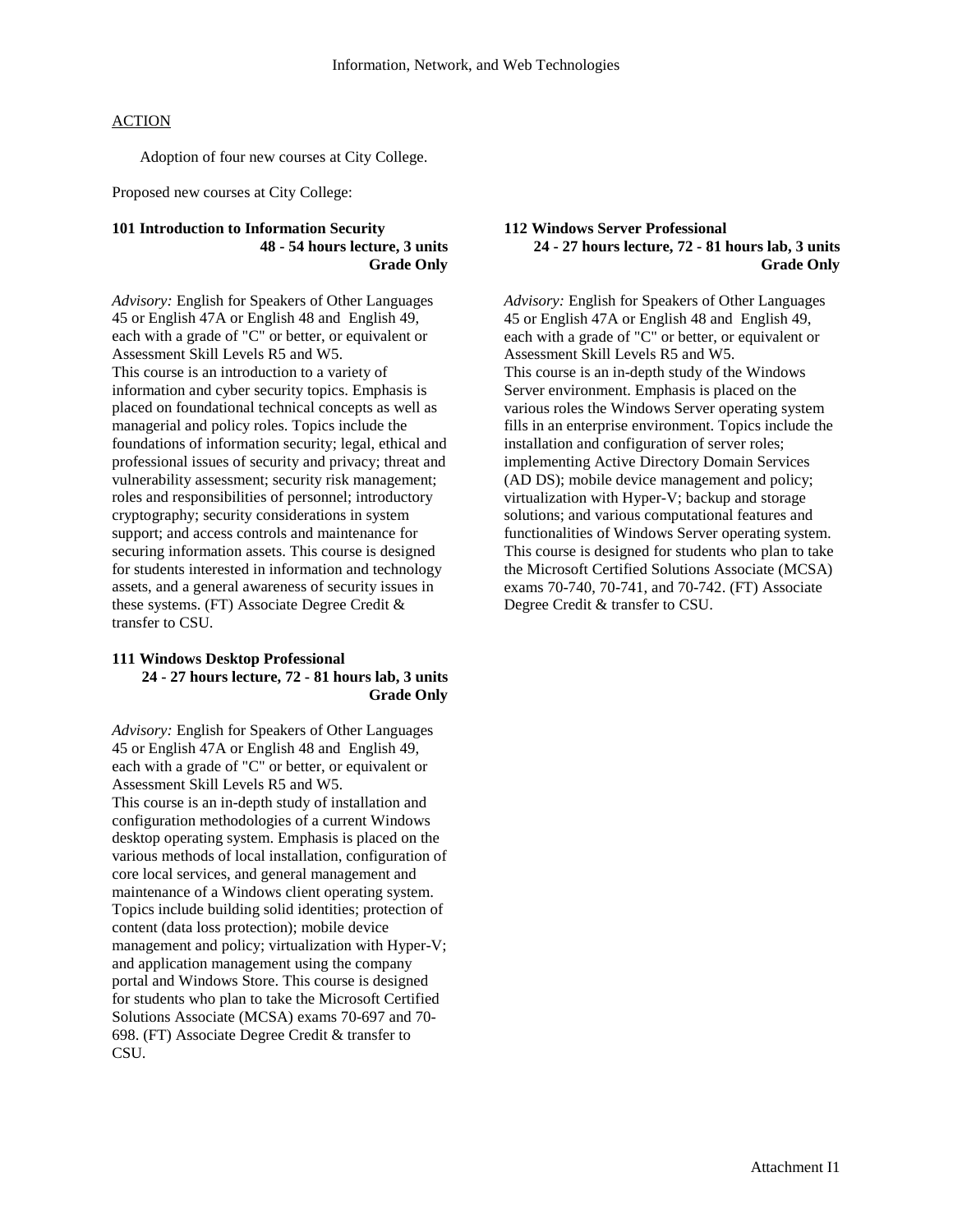#### **205 CompTIA Advanced Security Practitioner (CASP) Certification Training 48 - 54 hours lecture, 48 - 54 hours lab, 4 units**

# **Grade Only**

*Advisory:* Information, Network, and Web Technologies 100 and Information, Network, and Web Technologies 200, each with a grade of "C" or better, or equivalent.

*Advisory: Completion of or concurrent enrollment in*  Information, Network, and Web Technologies 120 and Information, Network, and Web Technologies 140, each with a grade of "C" or better, or equivalent. This course provides students with the skills and technical knowledge needed to conceptualize, design, and engineer security solutions across complex enterprise environments. Emphasis is placed on the principles of Enterprise Security, Research and Analysis, Risk Management, Policy/Procedure and Legal, Integration of Computing, Business Disciplines, and Communications as they relate to security factors affecting network environments. This course is designed for student preparing for the CASP exam or any students interested in cybersecurity. CompTIA's Advanced Security Practitioner (CASP) certification is included in the approved list of certifications that meet the Department of Defense (DoD) Directive 8570.1. (FT) Associate Degree Credit & transfer to CSU.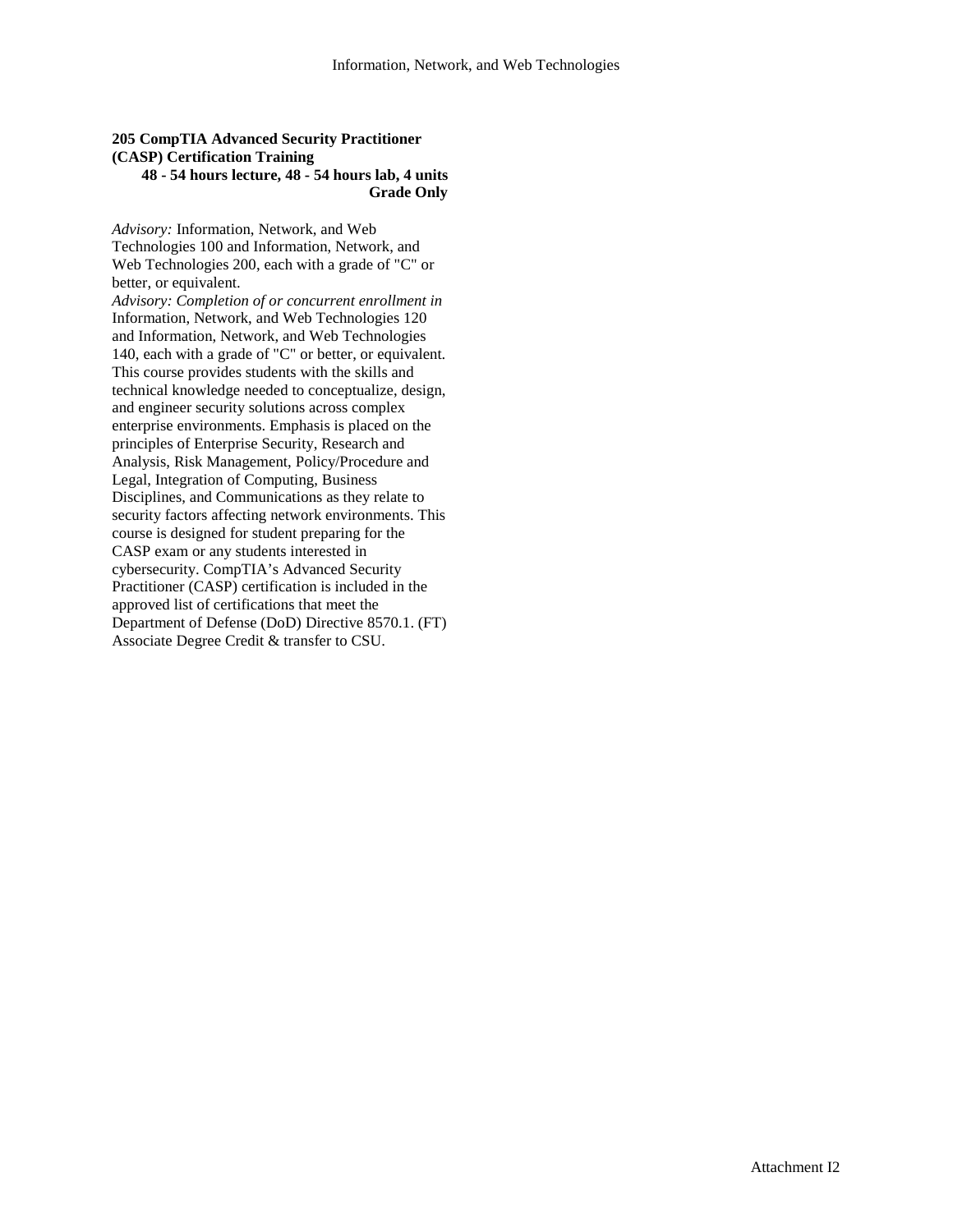Adoption of a course deactivation at City College.

Proposed course deactivation at City College:

#### **166 Common Interest Development 48 - 54 hours lecture, 3 units Grade Only**

This course is a study of Common Interest Developments (CID) and the management of related Homeowner's Associations (HOA). Emphasis is placed on providing students with up-to-date management procedures and the application of California law where appropriate. This course is designed for students pursuing a career in Real Estate and/or those interested in CIDs. (FT) Associate Degree Credit & transfer to CSU.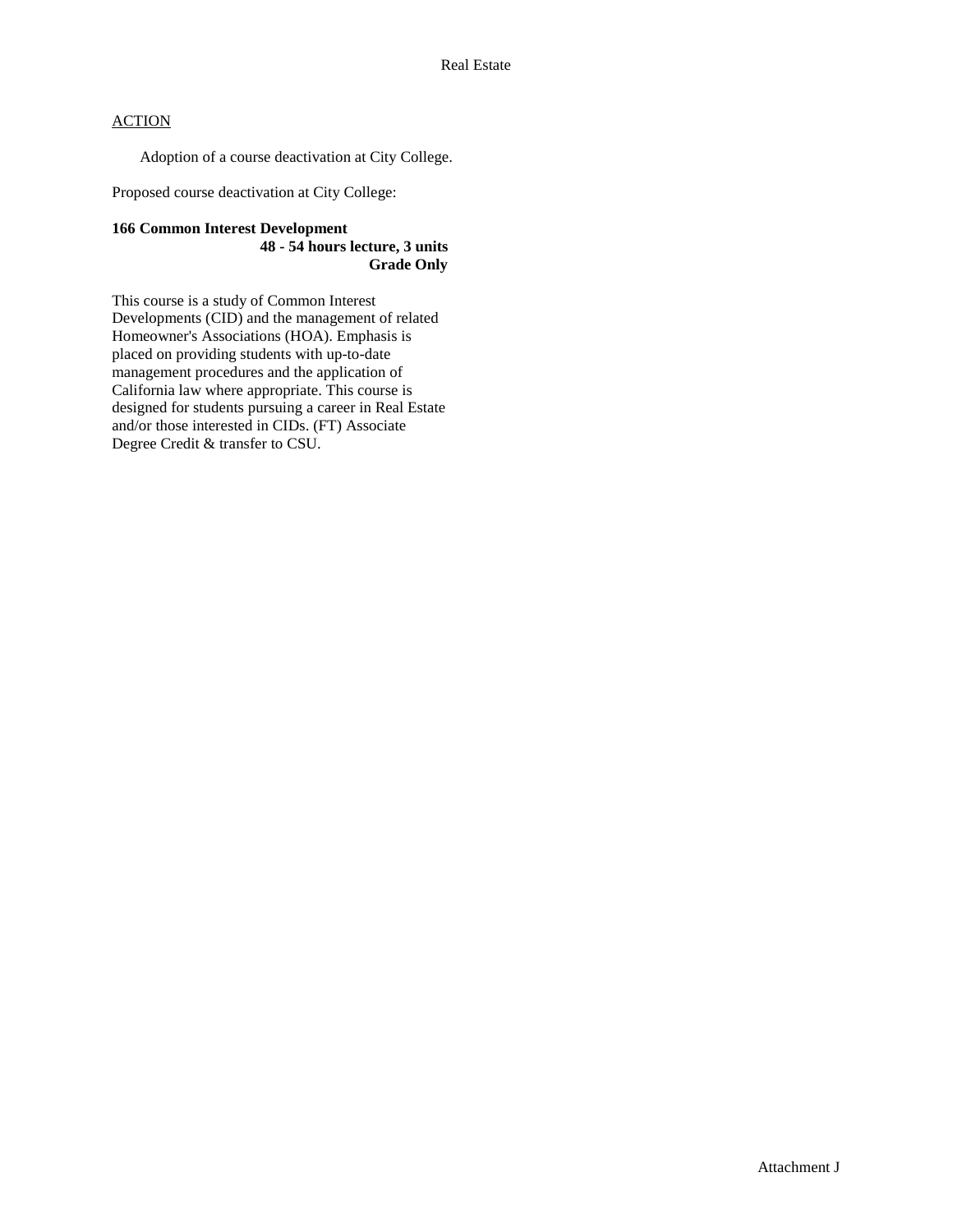Adoption of a new program at City College.

Proposed new program at City College:

# **Associate of Arts Degree Sustainability**

**Total Units = 19 – 20**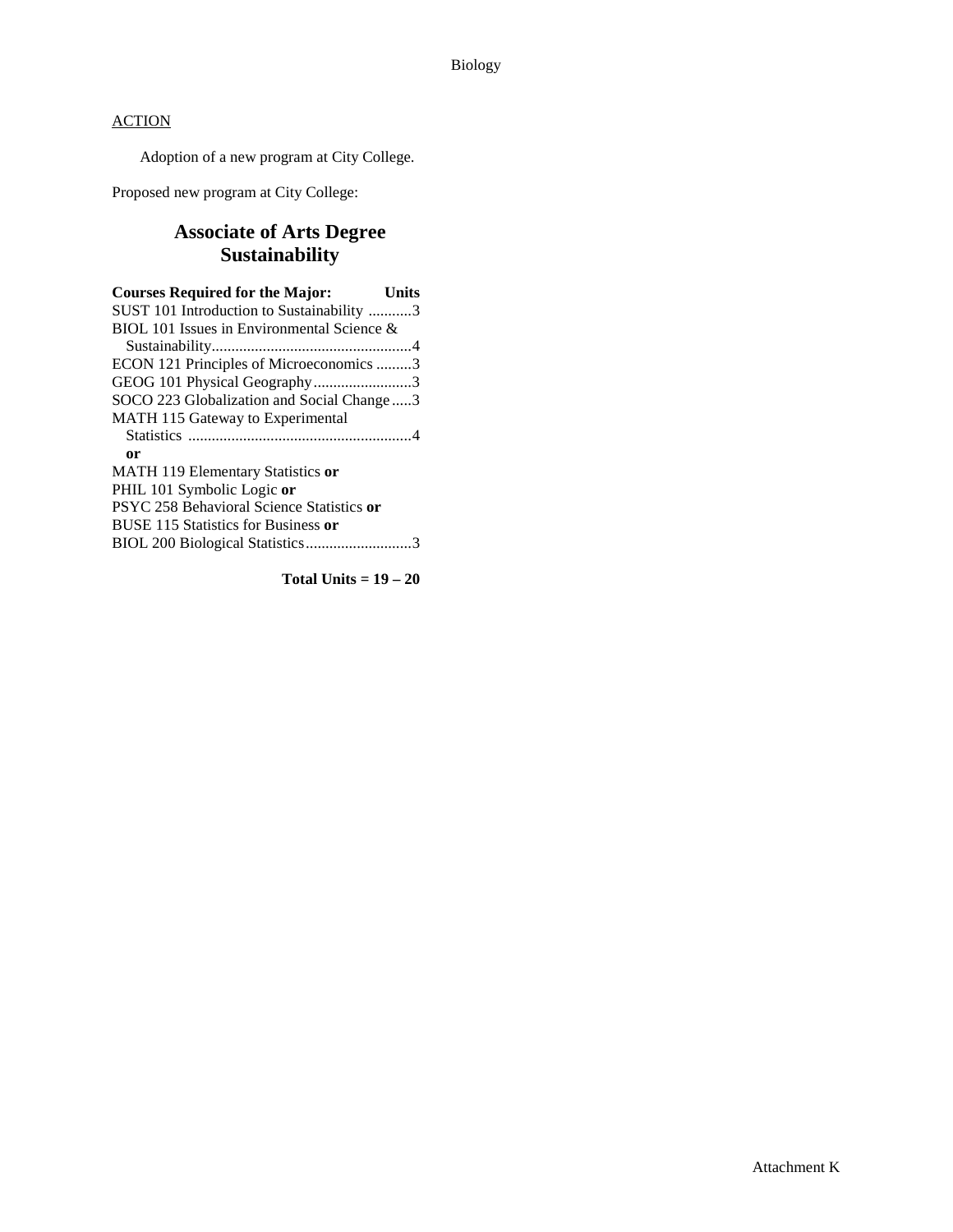Adoption of two program revisions at Mesa College.

Proposed program revisions at Mesa College:

# **Certificate of Achievement Business Administration**

| <b>Courses Required for the Major:</b>      | Units |
|---------------------------------------------|-------|
| BUSE 100 Introduction to Business or        |       |
| MARK 100 Principles of Marketing 3          |       |
| <b>BUSE 115 Statistics for Business or</b>  |       |
| MATH 119 Elementary Statistics3             |       |
| BUSE 119 Business Communications3           |       |
| BUSE 140 Business Law and the Legal         |       |
|                                             |       |
|                                             |       |
| ACCT 116B Managerial Accounting4            |       |
| CISC 181 Principles of Information Systems4 |       |
| ECON 120 Principles of Macroeconomics3      |       |
| ECON 121 Principles of Microeconomics 3     |       |

**Total Units = 30**

# **Associate of Science Degree Business Administration**

| <b>Courses Required for the Major:</b>      | Units |
|---------------------------------------------|-------|
| BUSE 100 Introduction to Business or        |       |
| MARK 100 Principles of Marketing 3          |       |
| <b>BUSE 115 Statistics for Business or</b>  |       |
| MATH 119 Elementary Statistics3             |       |
| BUSE 119 Business Communications3           |       |
| BUSE 140 Business Law and the Legal         |       |
|                                             |       |
|                                             |       |
| ACCT 116B Managerial Accounting4            |       |
| CISC 181 Principles of Information Systems4 |       |
| ECON 120 Principles of Macroeconomics3      |       |
| ECON 121 Principles of Microeconomics 3     |       |
| ENGL 101 Reading and Composition3           |       |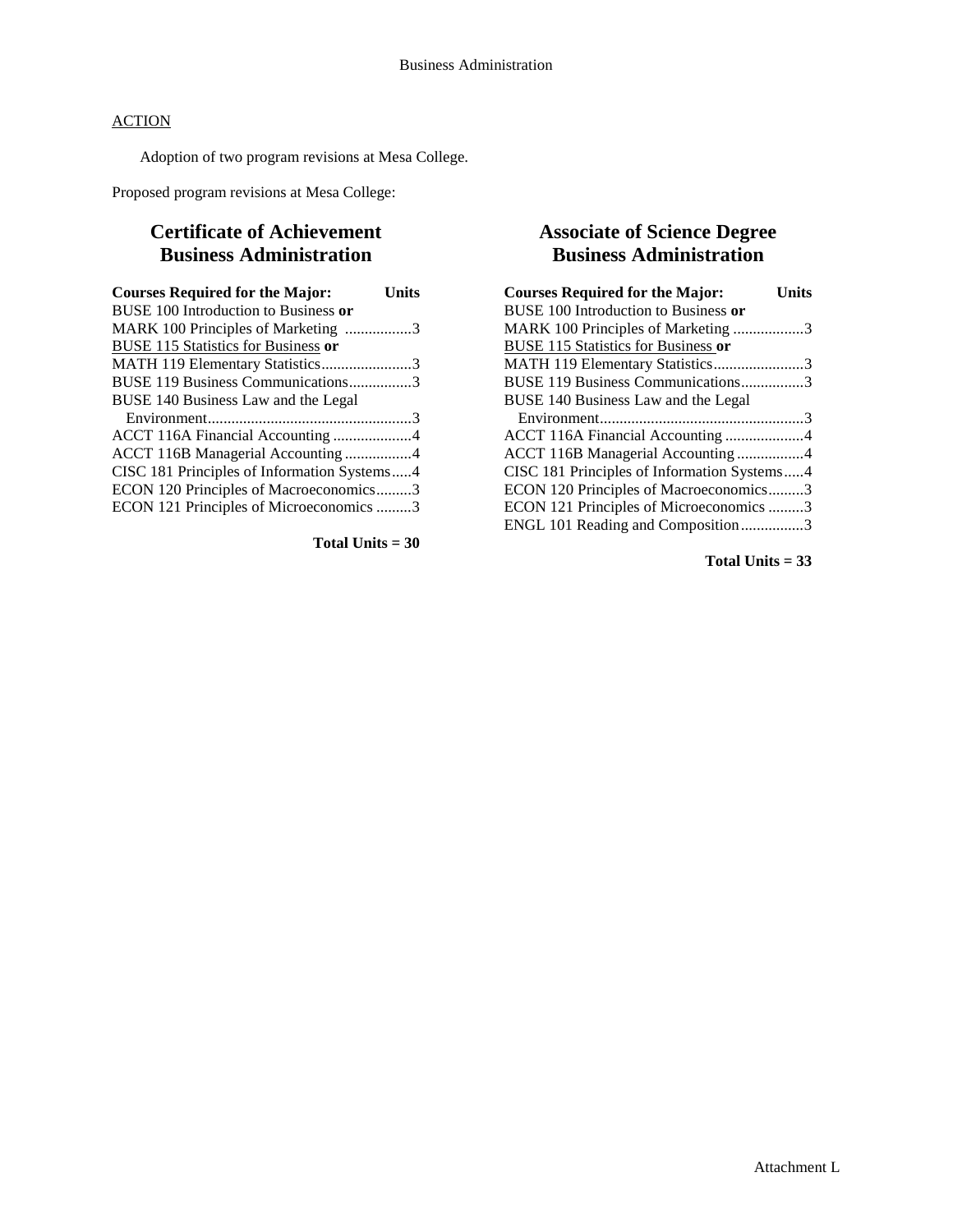Pursuant to Section 78016 of the Education Code, the following is a program review summary: Certificate of Achievement, Small Business Management and Entrepreneurship Program

| A.            | Labor Market Information <sup>1</sup> : | The annual average number of persons employed in the Small Business<br>Management and Entrepreneurship program area was 750,000 in the<br>2015 employment year. Approximately 7,000 new job openings are<br>projected through 2017-2019. |
|---------------|-----------------------------------------|------------------------------------------------------------------------------------------------------------------------------------------------------------------------------------------------------------------------------------------|
| <b>B.</b>     | Duplication <sup>2</sup> :              | Cuyamaca College, MiraCosta College, and San Diego City College                                                                                                                                                                          |
| $\mathcal{C}$ | $Effectiveness3$ :                      | Program area OR the projected enrollment of 175 for spring 2018 in the<br>new program area.                                                                                                                                              |

- 1. Californian Labor Market Report Size of Business, San Diego County, Table 4 (Number of employees in Businesses employing 1 – 99 employees) CA Employment Development Department, [www.ca.gov.;](http://www.ca.gov/) San Diego County Economic Forecast
- 2. CCCCO, CCC Curriculum Inventory Database
- 3. Estimated from current enrollment levels

# **ACTION**

Adoption of a new program at Mesa College.

Proposed new program at Mesa College:

# **Certificate of Achievement Small Business Management and Entrepreneurship**

| <b>Courses Required for the Major:</b><br><b>Units</b> |  |
|--------------------------------------------------------|--|
| BUSE 119 Business Communications3                      |  |
| MARK 100 Principles of Marketing 3                     |  |
| BUSE 129 Introduction to Entrepreneurship3             |  |
| BUSE 155 Managing the Small Business3                  |  |
| <b>ACCT 150 Computer Accounting</b>                    |  |
|                                                        |  |
| BUSE 150 Human Relations in Business3                  |  |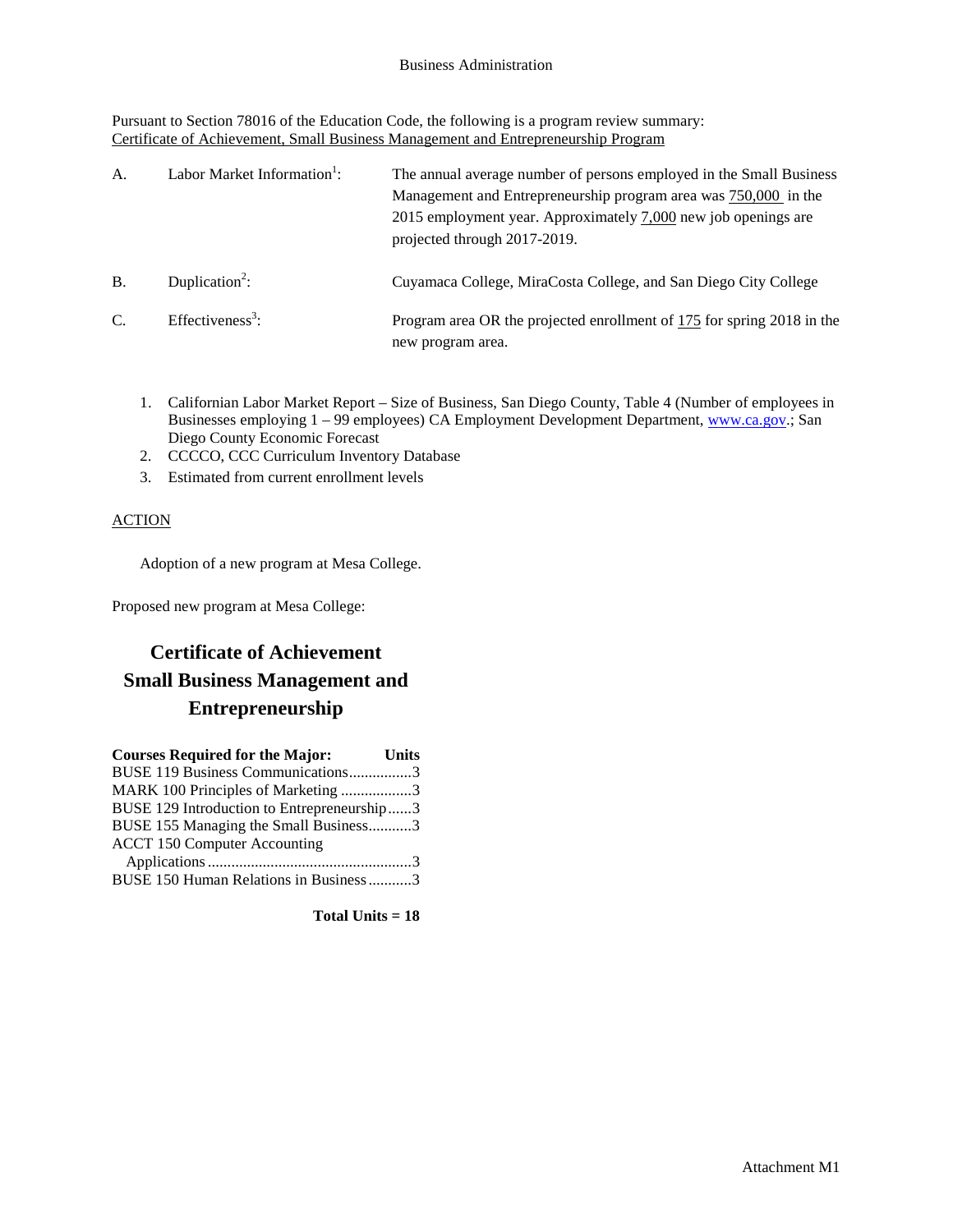Pursuant to Section 78016 of the Education Code, the following is a program review summary: Associate of Science Degree, Small Business Management and Entrepreneurship Program

| A.            | Labor Market Information <sup>1</sup> : | The annual average number of persons employed in the Small Business<br>Management and Entrepreneurship program area was 750,000 in the<br>2015 employment year. Approximately 7,000 new job openings are<br>projected through 2017-2019. |
|---------------|-----------------------------------------|------------------------------------------------------------------------------------------------------------------------------------------------------------------------------------------------------------------------------------------|
| <b>B.</b>     | Duplication <sup>2</sup> :              | Cuyamaca College, MiraCosta College, and San Diego City College                                                                                                                                                                          |
| $\mathcal{C}$ | $Effectiveness3$ :                      | Program area OR the projected enrollment of 175 for spring 2018 in the<br>new program area.                                                                                                                                              |

- 1. Californian Labor Market Report Size of Business, San Diego County, Table 4 (Number of employees in Businesses employing 1 – 99 employees) CA Employment Development Department, [www.ca.gov.;](http://www.ca.gov/) San Diego County Economic Forecast
- 2. CCCCO, CCC Curriculum Inventory Database
- 3. Estimated from current enrollment levels

#### **ACTION**

Adoption of a new program at Mesa College.

Proposed new program at Mesa College:

# **Associate of Science Degree Small Business Management and Entrepreneurship**

| <b>Courses Required for the Major:</b>      | Units |
|---------------------------------------------|-------|
| BUSE 100 Introduction to Business 3         |       |
| BUSE 119 Business Communications3           |       |
| MARK 100 Principles of Marketing 3          |       |
| BUSE 155 Managing the Small Business3       |       |
| BUSE 150 Human Relations in Business3       |       |
| BUSE 140 Business Law and the Legal         |       |
|                                             |       |
| BUSE 129 Introduction to Entrepreneurship3  |       |
| ACCT 116A Financial Accounting 4            |       |
| ACCT 116B Managerial Accounting 4           |       |
| CISC 181 Principles of Information Systems4 |       |
| ECON 120 Principles of Macroeconomics3      |       |
| ECON 121 Principles of Microeconomics 3     |       |
| BUSE 115 Statistics for Business3           |       |
| MATH 121 Basic Techniques of Applied        |       |
|                                             |       |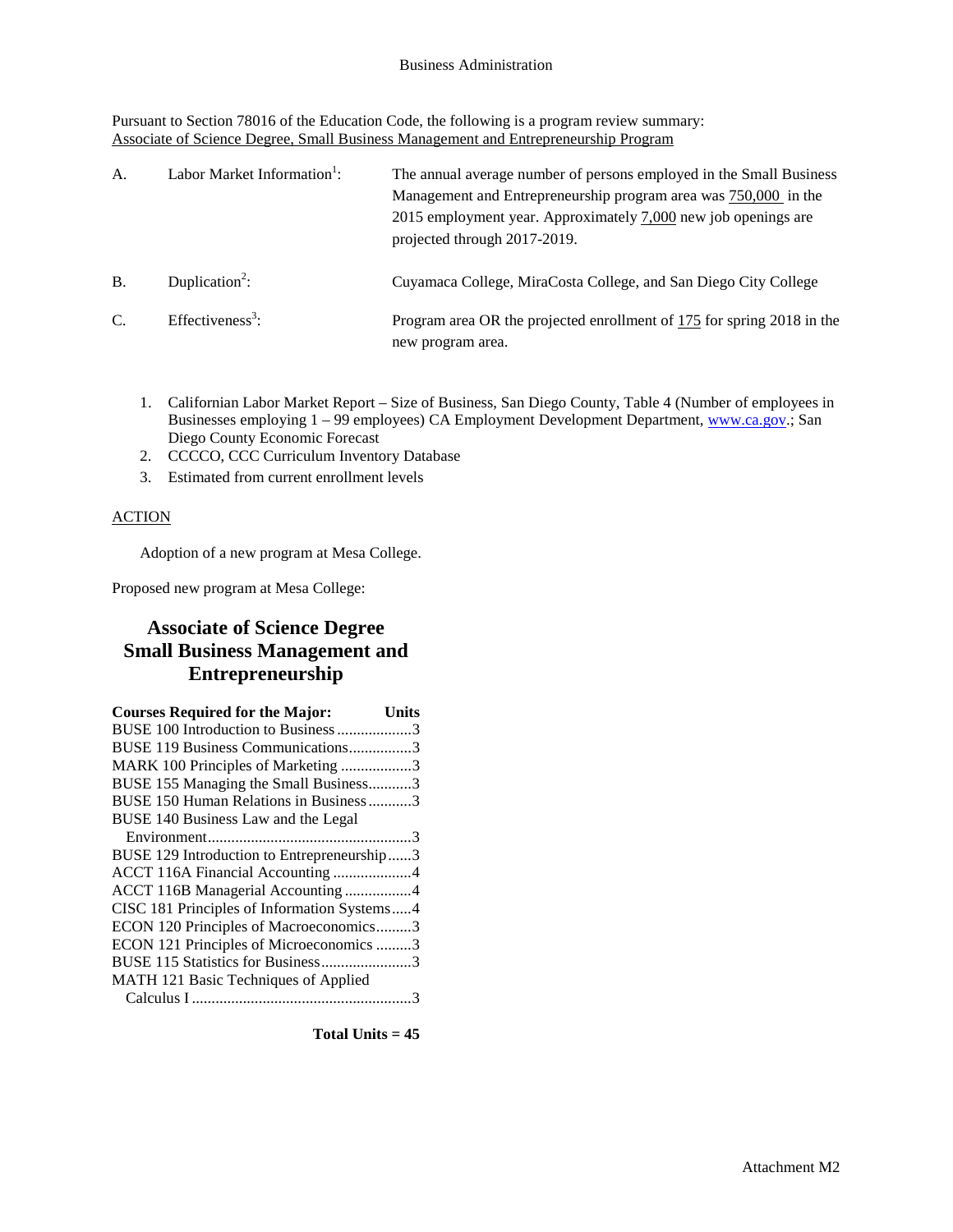Adoption of a program revision at City College.

Proposed program revision at City College:

# **Certificate of Achievement Real Estate Broker**

| <b>Courses Required for the Major:</b> Units |  |
|----------------------------------------------|--|
| REAL 101 Real Estate Principles3             |  |
| REAL 105 Legal Aspects of Real Estate I 3    |  |
| REAL 110 Principles of Real Estate           |  |
|                                              |  |
| REAL 115 Real Estate Finance I3              |  |
| REAL 120 Real Estate Practice3               |  |
| REAL 125 Real Estate Economics 3             |  |

#### **Six to seven units to be selected from the**   $following:$

| TOMOWHIC.                             | <b>UMB</b> |
|---------------------------------------|------------|
|                                       |            |
| ACCT 116A Financial Accounting 4      |            |
| BUSE 140 Business Law and the Legal   |            |
|                                       |            |
| ESCR 101 Escrow Procedures Beginning3 |            |
| REAL 130 Real Property Management3    |            |
| REAL 151 Real Estate Computer         |            |
|                                       |            |
| REAL 166 Common Interest Development3 |            |
|                                       |            |

**Total Units = 24 – 25**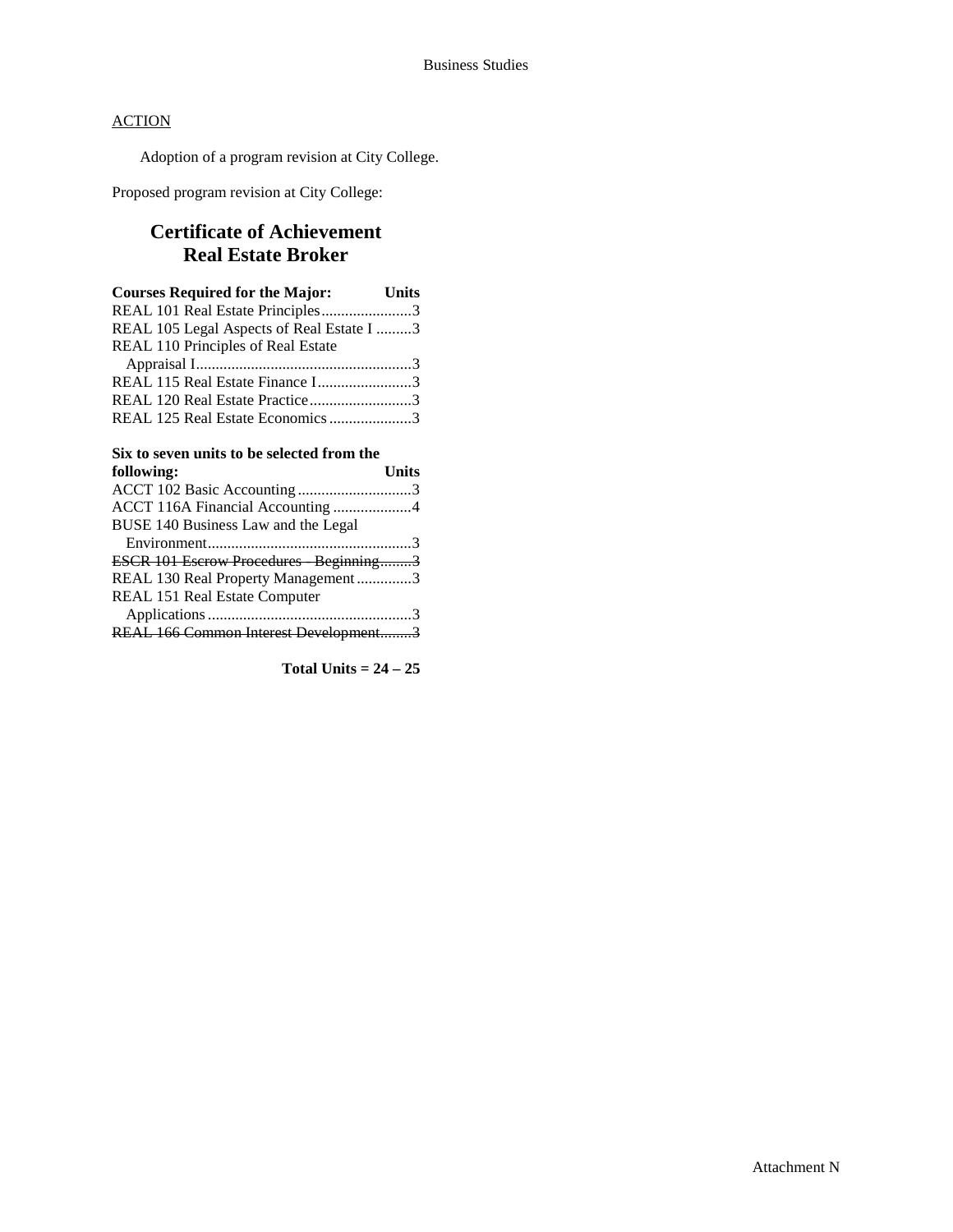Adoption of a program revision at Mesa College.

Proposed program revision at Mesa College:

# **Associate of Science Degree Administrative Assistant**

| <b>Courses Required for the Major:</b> Units |  |
|----------------------------------------------|--|
| CBTE 095 Keyboarding Skill Development 1     |  |
| CBTE 101 Basic Computer Keyboarding 1        |  |
| <b>CBTE 114 Introduction to Microsoft</b>    |  |
|                                              |  |
| CBTE 120 Beginning Microsoft Word2           |  |
| CBTE 122 Intermediate Microsoft Word3        |  |
| CBTE 127 Introduction to PowerPoint2         |  |
| <b>Beginning Microsoft PowerPoint</b>        |  |
|                                              |  |
| CBTE 151 Microsoft Access: Basic 1           |  |
| CBTE 161 Learning the Internet 1             |  |
| CBTE 164 Introduction to Microsoft Outlook1  |  |
| <b>CBTE 165 Webpage Creation with</b>        |  |
| Dreamweaver or                               |  |
| WEBD 165 Beginning Web Design:               |  |
|                                              |  |
| CBTE 205 Records Management 3                |  |
| CBTE 211 Office Administration3              |  |
| <b>WEBD 162 Beginning Web Development:</b>   |  |
| <b>HyperText Markup Language (HTML) and</b>  |  |
|                                              |  |
| WEBD 173 E-Commerce Website Creation3        |  |
| <b>ACCT 150 Computer Accounting</b>          |  |
|                                              |  |
| BUSE 101 Business Mathematics 3              |  |
| BUSE 119 Business Communications3            |  |

**Total Units = 33 35**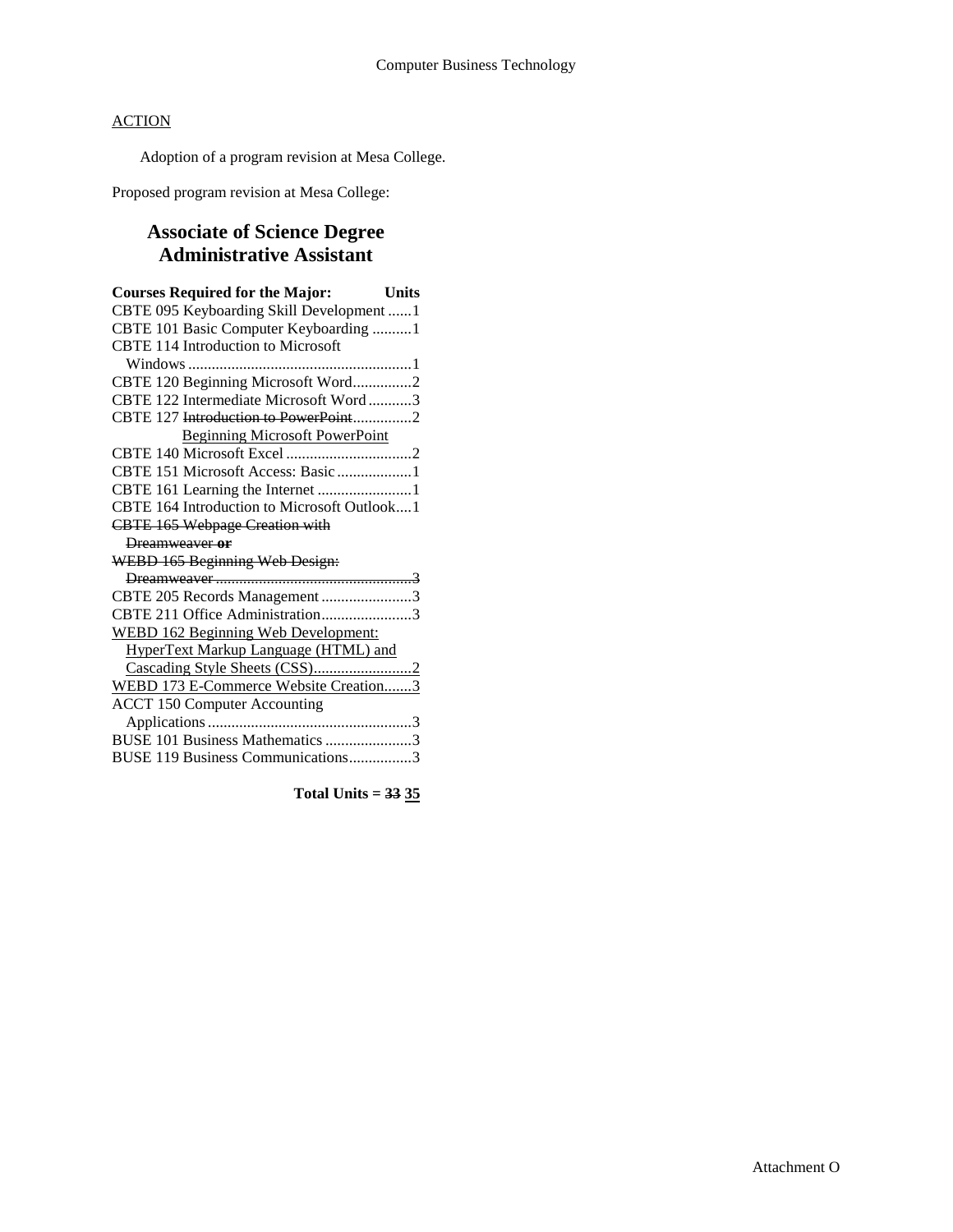Pursuant to Section 78016 of the Education Code, the following is a program review summary: Certificate of Achievement, Diagnostic Medical Sonography Program

| A.              | Labor Market Information <sup>1</sup> : | The annual average number of persons employed in the Diagnostic<br>Medical Sonography program area was $484$ in the 2015 employment<br>year. Approximately 36 new job openings are projected through 2015-<br>2018. |
|-----------------|-----------------------------------------|---------------------------------------------------------------------------------------------------------------------------------------------------------------------------------------------------------------------|
| B.              | Duplication <sup>2</sup> :              | University of California, San Diego                                                                                                                                                                                 |
| $\mathcal{C}$ . | Effectiveness <sup>3</sup> :            | Program area OR the projected enrollment of 300 for 2018-2019 in the<br>new program area.                                                                                                                           |

- 1. Doing What Matters Strong Workforce Supply and Demand Tables; Doing What Matters Strong Workforce Supply and Demand Tables
- 2. Doing What Matters Strong Workforce Supply and Demand Tables
- 3. Faculty projections based on a cohort of 20.

#### **ACTION**

Adoption of a new program at Mesa College.

Proposed new program at Mesa College:

# **Certificate of Achievement Diagnostic Medical Sonography**

| <b>Program Prerequisites</b>                | Units |
|---------------------------------------------|-------|
| MEDA 110 Medical Terminology3               |       |
| BIOL 160 Elements of Human Anatomy and      |       |
|                                             |       |
| PHYS 100 Introductory Physics4              |       |
| MATH 096 Intermediate Algebra and           |       |
|                                             |       |
| or                                          |       |
| MATH 015CIntermediate Algebra and Geometry  |       |
|                                             |       |
| COMS 103 Oral Communication 3               |       |
| 0r                                          |       |
| COMS 180 Intercultural Communication3       |       |
| CISC 150 Introduction to Computer and       |       |
|                                             |       |
| 0r                                          |       |
| CISC 181 Principles of Information Systems4 |       |
|                                             |       |

| <b>Courses Required for the Major:</b><br>Units |  |
|-------------------------------------------------|--|
| DMSG 100 Sonography Physics and                 |  |
|                                                 |  |
| DMSG 105 Quality Assurance and Quality          |  |
|                                                 |  |
| DMSG 112 Abdominal Sonography4                  |  |
| DMSG 120 Obstetrics and Gynecological           |  |
|                                                 |  |
| DMSG 130 Sonography of Small Parts and          |  |
| Pathological Conditions 3.5                     |  |
| DMSG 140 Introduction to Vascular               |  |
|                                                 |  |
| DMSG 145 Advanced Vascular Ultrasound3          |  |
| DMSG 205 Sonography Overview2                   |  |
| DMSG 220 Directed Clinical Practice I 4.5       |  |
| DMSG 225 Directed Clinical Practice II7         |  |
| DMSG 230 Directed Clinical Practice III2        |  |
| DMSG 235 Directed Clinical Practice IV 7        |  |

#### **Total Units = 45.5**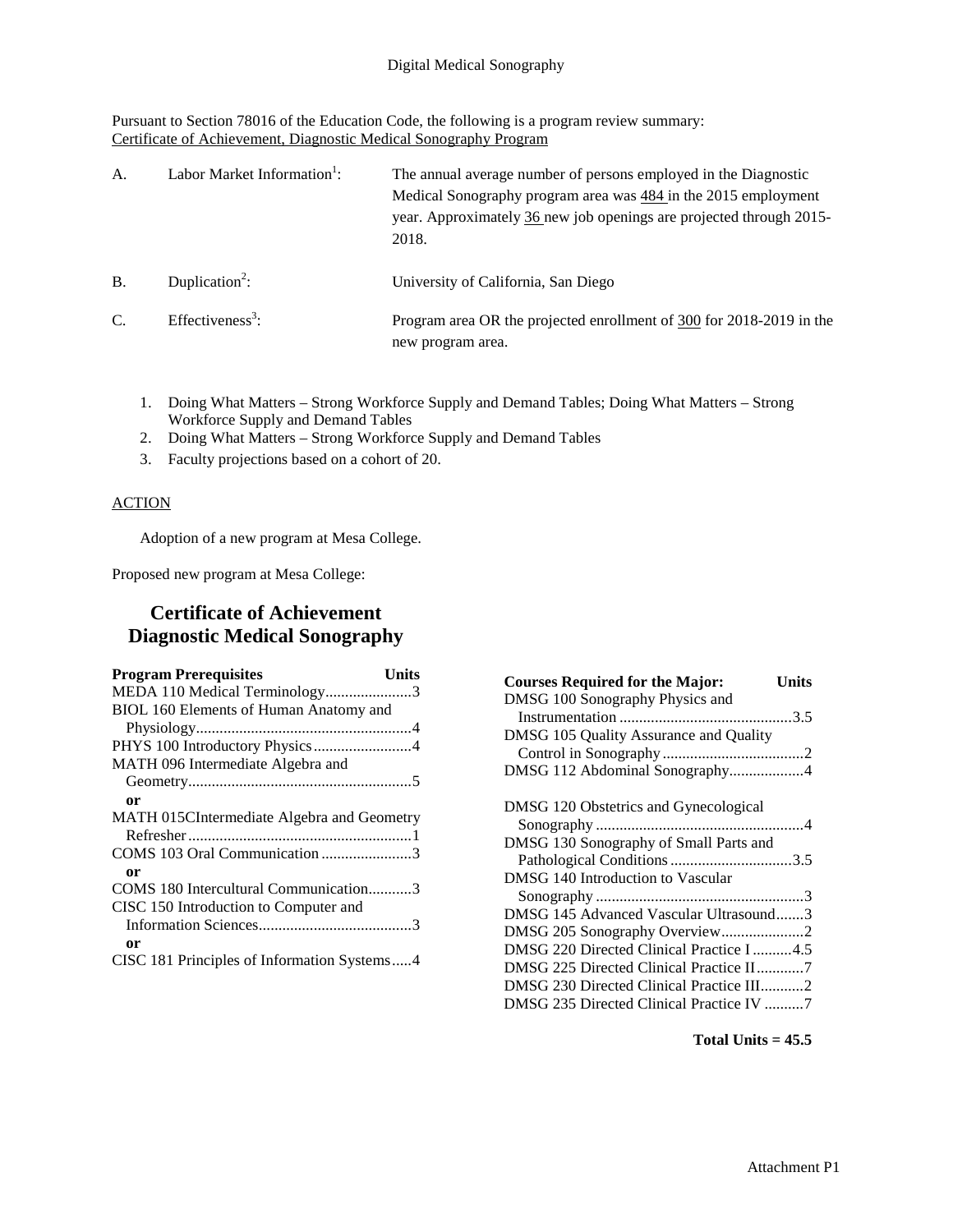Pursuant to Section 78016 of the Education Code, the following is a program review summary: Associate of Science Degree, Diagnostic Medical Sonography Program

| A.              | Labor Market Information <sup>1</sup> : | The annual average number of persons employed in the Diagnostic<br>Medical Sonography program area was $484$ in the 2015 employment<br>year. Approximately 36 new job openings are projected through 2015-<br>2018. |
|-----------------|-----------------------------------------|---------------------------------------------------------------------------------------------------------------------------------------------------------------------------------------------------------------------|
| B.              | Duplication <sup>2</sup> :              | University of California, San Diego                                                                                                                                                                                 |
| $\mathcal{C}$ . | Effectiveness <sup>3</sup> :            | Program area OR the projected enrollment of 300 for 2018-2019 in the<br>new program area.                                                                                                                           |

- 1. Doing What Matters Strong Workforce Supply and Demand Tables; Doing What Matters Strong Workforce Supply and Demand Tables
- 2. Doing What Matters Strong Workforce Supply and Demand Tables
- 3. Faculty projections based on a cohort of 20.

# **ACTION**

Adoption of a new program at Mesa College.

Proposed new program at Mesa College:

# **Associate of Science Degree Diagnostic Medical Sonography**

| <b>Program Prerequisites:</b><br>Units      |  |
|---------------------------------------------|--|
| MATH 096 Intermediate Algebra and           |  |
|                                             |  |
| or                                          |  |
| MATH 015C Intermediate Algebra and          |  |
|                                             |  |
| COMS 103 Oral Communication or              |  |
| COMS 180 Intercultural Communication3       |  |
| <b>BIOL 160 Elements of Human Anatomy</b>   |  |
|                                             |  |
|                                             |  |
| MEDA 110 Medical Terminology3               |  |
| CISC 150 Introduction to Computer and       |  |
|                                             |  |
| 0r                                          |  |
| CISC 181 Principles of Information Systems4 |  |

| <b>Courses Required for the Major:</b><br>Units |
|-------------------------------------------------|
| DMSG 100 Sonography Physics and                 |
|                                                 |
| DMSG 105 Quality Assurance and Quality          |
|                                                 |
| DMSG 112 Abdominal Sonography4                  |
| DMSG 120 Obstetrics and Gynecological           |
|                                                 |
| DMSG 130 Sonography of Small Parts and          |
| Pathological Conditions 3.5                     |
| DMSG 140 Introduction to Vascular               |
|                                                 |
| DMSG 145 Advanced Vascular Ultrasound3          |
| DMSG 205 Sonography Overview2                   |
| DMSG 220 Directed Clinical Practice I 4.5       |
|                                                 |
| DMSG 230 Directed Clinical Practice III2        |
| DMSG 235 Directed Clinical Practice IV 7        |

**Total Units = 45.5**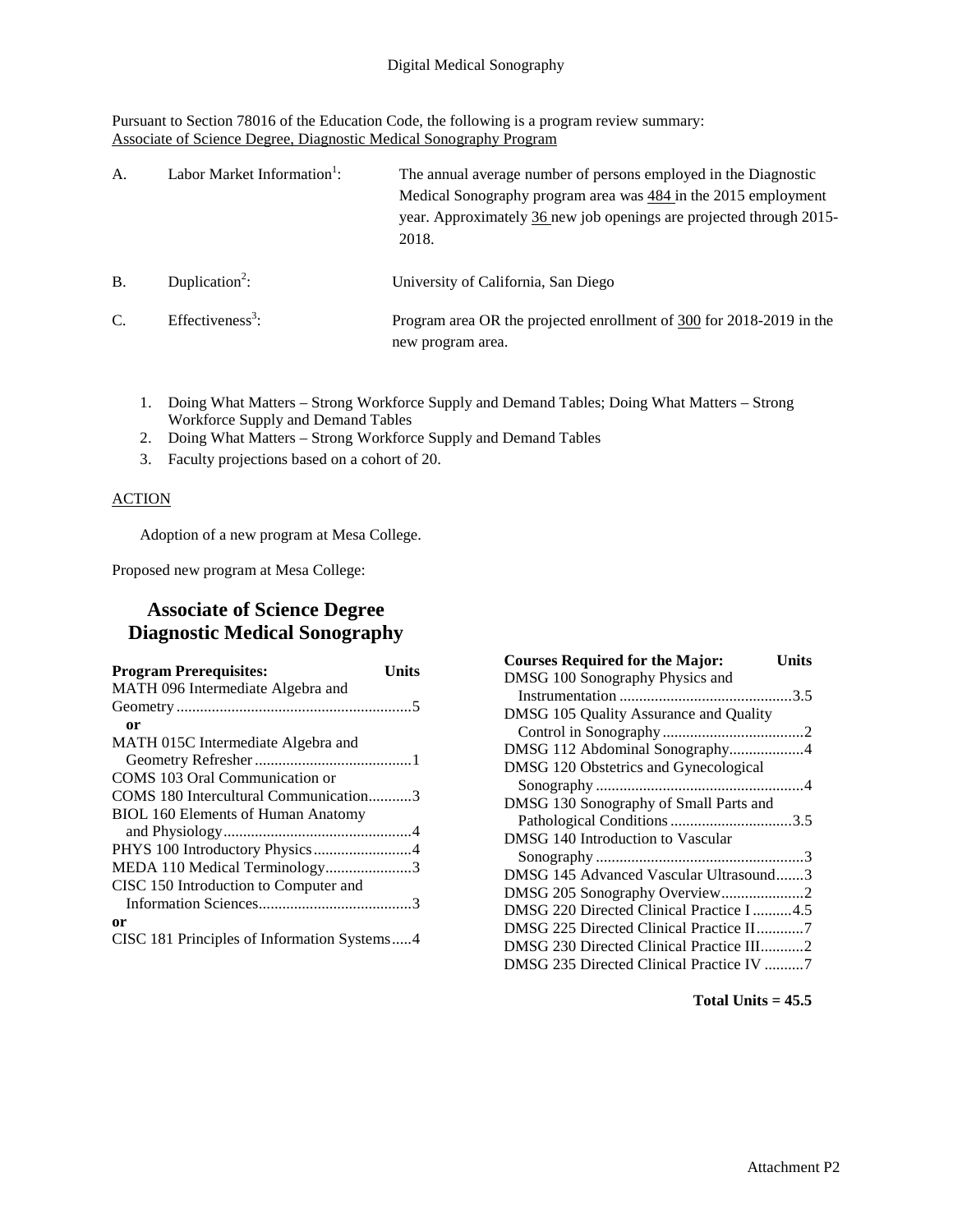Adoption of a program revision at City College.

Proposed program revision at City College:

# **Associate of Science Degree Electromechanical Engineering Technology**

| <b>Units</b><br><b>Courses Required for the Major:</b> |
|--------------------------------------------------------|
| <b>MATH 098 Technical Intermediate Algebra</b>         |
|                                                        |
| θF                                                     |
| MATH 096 Intermediate Algebra and                      |
|                                                        |
| and                                                    |
|                                                        |
| <b>ENGN 110 Science for Technical</b>                  |
|                                                        |
| ELDT 123 Introduction to Digital Circuits3             |
| and                                                    |
| ELDT 123L Digital Circuits Laboratory 1                |
| ELDT 124 Basic DC Electronics4                         |
| and                                                    |
| ELDT 124L Basic DC Laboratory1                         |
| ELDT 125 AC Circuit Analysis 4                         |
| and                                                    |
| ELDT 125L DC/AC Circuit Analysis                       |
|                                                        |
| ELDT 143 Semiconductor Devices 3                       |
| and                                                    |
| <b>ELDT 143L Semiconductor Devices</b>                 |
|                                                        |
| ELDT 224 Microprocessor Design3                        |
| and                                                    |
| <b>ELDT 224L Microprocessor Design</b>                 |
|                                                        |
| ENGE 151 Engineering Drawing 2                         |
| ENGE 152 Engineering Design3                           |
|                                                        |
| ELDT 225L Microcontrollers Laboratory 1.5              |
|                                                        |
| ENGN 225 Product Development 3                         |
| TEHW 101 Introduction to Technical Writing3            |

**Total Units = 45 – 49 28**